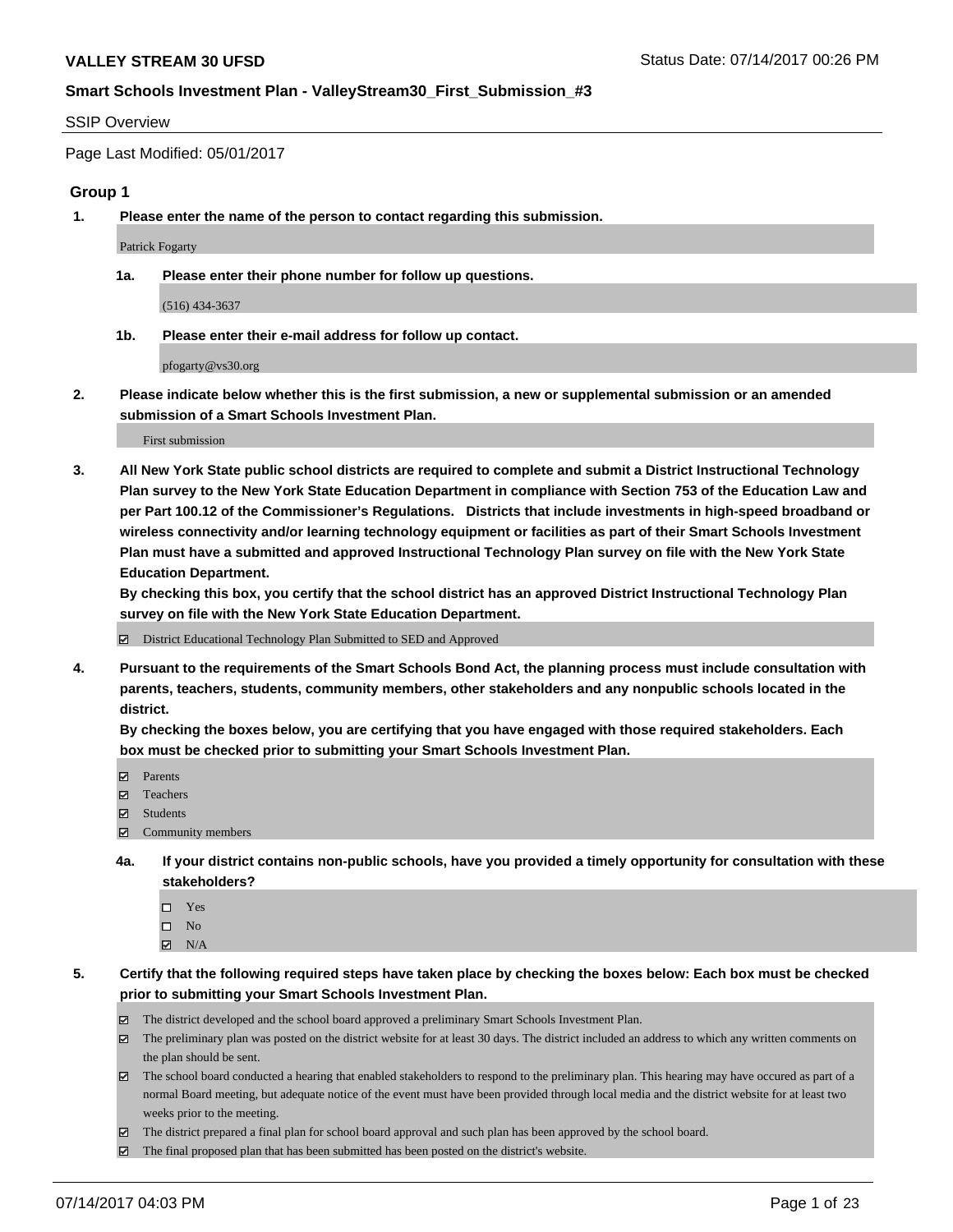#### SSIP Overview

Page Last Modified: 05/01/2017

**5a. Please upload the proposed Smart Schools Investment Plan (SSIP) that was posted on the district's website, along with any supporting materials. Note that this should be different than your recently submitted Educational Technology Survey. The Final SSIP, as approved by the School Board, should also be posted on the website and remain there during the course of the projects contained therein.**

121815\_Technology\_Budget\_presentation\_2016-7.pdf

**5b. Enter the webpage address where the final Smart Schools Investment Plan is posted. The Plan should remain posted for the life of the included projects.**

http://valleystream30.com/Assets/Technology\_Documents/print-survey.pdf?t=636081594953730000

**6. Please enter an estimate of the total number of students and staff that will benefit from this Smart Schools Investment Plan based on the cumulative projects submitted to date.**

1,564

**7. An LEA/School District may partner with one or more other LEA/School Districts to form a consortium to pool Smart Schools Bond Act funds for a project that meets all other Smart School Bond Act requirements. Each school district participating in the consortium will need to file an approved Smart Schools Investment Plan for the project and submit a signed Memorandum of Understanding that sets forth the details of the consortium including the roles of each respective district.**

 $\Box$  The district plans to participate in a consortium to partner with other school district(s) to implement a Smart Schools project.

**8. Please enter the name and 6-digit SED Code for each LEA/School District participating in the Consortium.**

| <b>Partner LEA/District</b> | <b>ISED BEDS Code</b> |
|-----------------------------|-----------------------|
| (No Response)               | (No Response)         |

**9. Please upload a signed Memorandum of Understanding with all of the participating Consortium partners.**

(No Response)

**10. Your district's Smart Schools Bond Act Allocation is:**

\$611,219

**11. Enter the budget sub-allocations by category that you are submitting for approval at this time. If you are not budgeting SSBA funds for a category, please enter 0 (zero.) If the value entered is \$0, you will not be required to complete that survey question.**

|                                              | Sub-        |
|----------------------------------------------|-------------|
|                                              | Allocations |
| <b>School Connectivity</b>                   | 285,559     |
| <b>Connectivity Projects for Communities</b> | 0           |
| <b>Classroom Technology</b>                  | 191,950     |
| Pre-Kindergarten Classrooms                  | 0           |
| Replace Transportable Classrooms             | 0           |
| <b>High-Tech Security Features</b>           | 0           |
| Totals:                                      | 477,509     |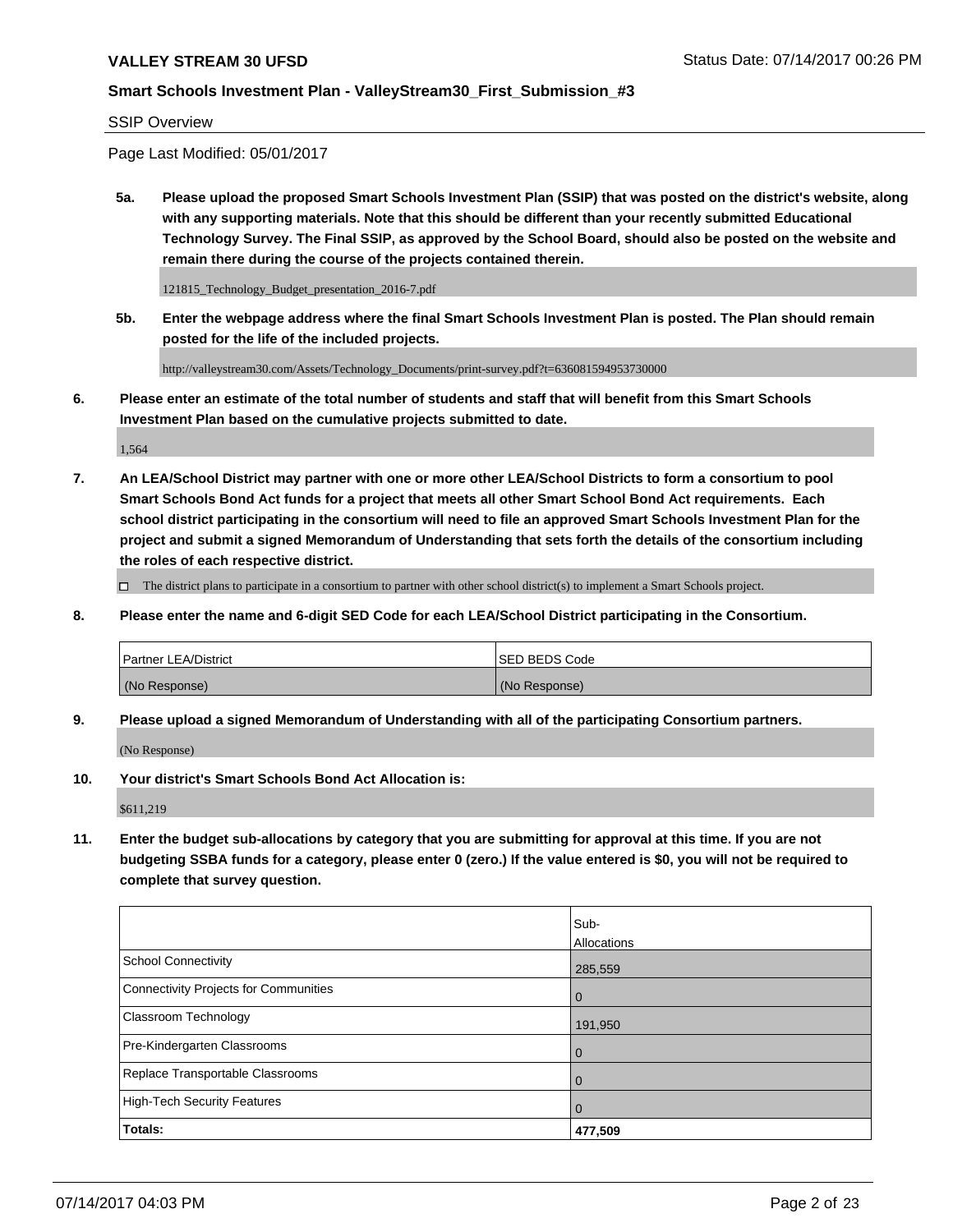#### School Connectivity

Page Last Modified: 04/28/2017

## **Group 1**

- **1. In order for students and faculty to receive the maximum benefit from the technology made available under the Smart Schools Bond Act, their school buildings must possess sufficient connectivity infrastructure to ensure that devices can be used during the school day. Smart Schools Investment Plans must demonstrate that:**
	- **sufficient infrastructure that meets the Federal Communications Commission's 100 Mbps per 1,000 students standard currently exists in the buildings where new devices will be deployed, or**
	- **is a planned use of a portion of Smart Schools Bond Act funds, or**
	- **is under development through another funding source.**

**Smart Schools Bond Act funds used for technology infrastructure or classroom technology investments must increase the number of school buildings that meet or exceed the minimum speed standard of 100 Mbps per 1,000 students and staff within 12 months. This standard may be met on either a contracted 24/7 firm service or a "burstable" capability. If the standard is met under the burstable criteria, it must be:**

**1. Specifically codified in a service contract with a provider, and**

**2. Guaranteed to be available to all students and devices as needed, particularly during periods of high demand, such as computer-based testing (CBT) periods.**

**Please describe how your district already meets or is planning to meet this standard within 12 months of plan submission.**

We are a current subscriber of the Nassau BOCES' BoTIE for our internet services. They have ensured us that we have sufficient infrastructure to support the larger bandwidth requirement; when it becomes necessary and available. We recently upgraded our bandwidth from 100Mbps to 150Mbps and are within 6Mbps of reaching the stated goal.

- **1a. If a district believes that it will be impossible to meet this standard within 12 months, it may apply for a waiver of this requirement, as described on the Smart Schools website. The waiver must be filed and approved by SED prior to submitting this survey.**
	- By checking this box, you are certifying that the school district has an approved waiver of this requirement on file with the New York State Education Department.

#### **2. Connectivity Speed Calculator (Required)**

|                         | Number of       | Multiply by |               | Divide by 1000 Current Speed Expected |                            | Expected Date |
|-------------------------|-----------------|-------------|---------------|---------------------------------------|----------------------------|---------------|
|                         | <b>Students</b> | 100 Kbps    | to Convert to | lin Mb                                | Speed to be                | When          |
|                         |                 |             | Required      |                                       | Attained Within   Required |               |
|                         |                 |             | l Speed in Mb |                                       | 12 Months                  | Speed Will be |
|                         |                 |             |               |                                       |                            | Met           |
| <b>Calculated Speed</b> | 1.564           | 156,400     | 156.4         | 150                                   | 150                        | 6/2018        |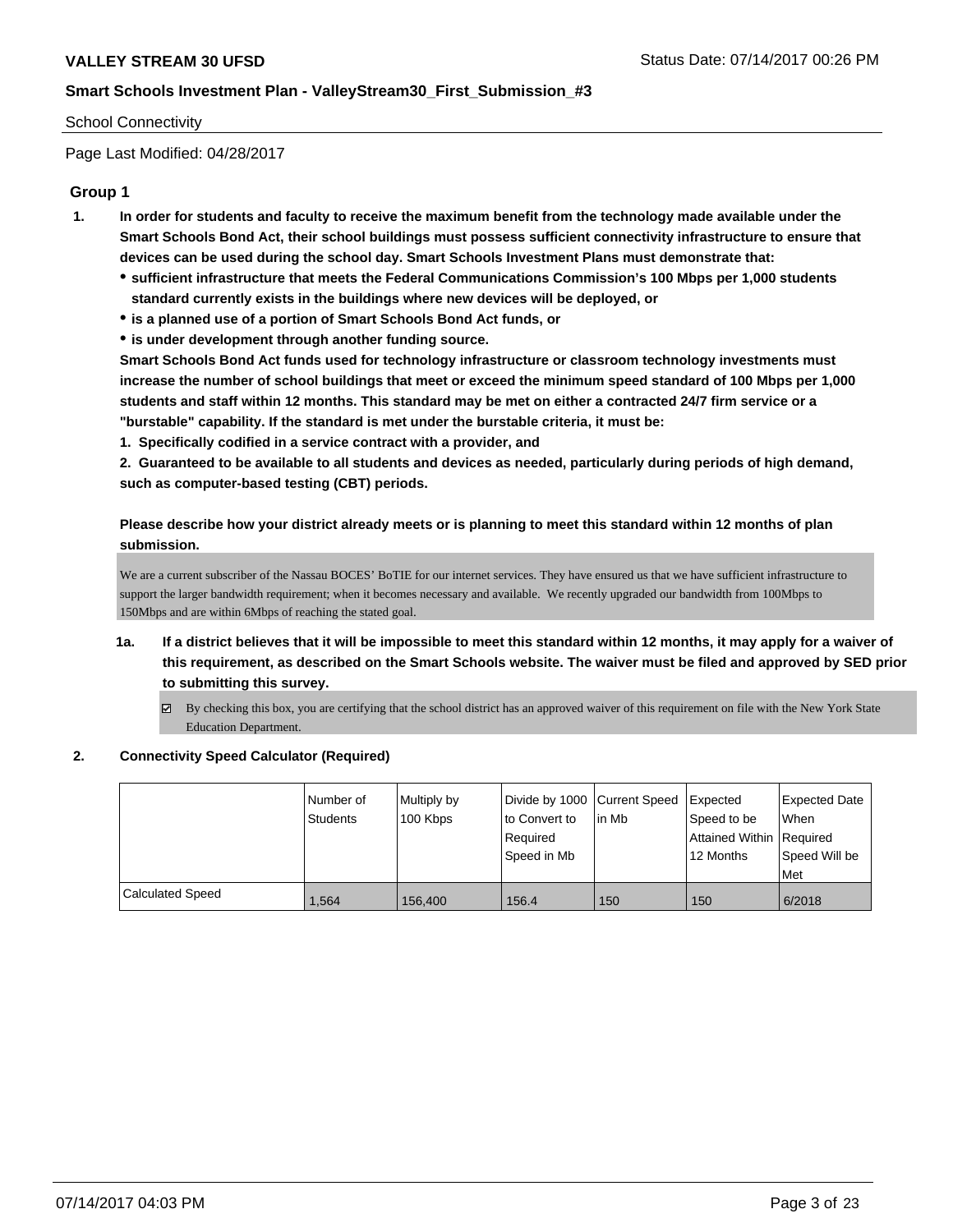#### School Connectivity

Page Last Modified: 04/28/2017

## **3. Describe how you intend to use Smart Schools Bond Act funds for high-speed broadband and/or wireless connectivity projects in school buildings.**

We will be upgrading our network's core and putting Internet redundancy into place. We had a blade go down in April that caused our entire network to go down (PA, phones, internet). While we had a replacement blade available in that instance, we are running out of time regarding the rest of the components. Our core upgrade and internet redundancy projects will prevent disastrous outages from occurring with greater frequency in the future. Our Intel Modular Server houses Valley Stream 30's virtual server farm providing myriad services that assist our end users and district technology in functioning on a day to day basis. This server is currently over six years old and had been deemed end of life by Intel in March of 2013. Continuing to utilize this appliance given it's age could prove costly to upkeep and leaves us at risk of issues on a more consistent basis if it is not replaced in the very near future. Our district will be unable to move towards CBT, and progress in our 1:1 initiative will be hindered, without upgrading our core and building some level of internet redundancy.

Here are the specifics of how the new components will function:

We are building WAN redundancy by adding a second chassis. The district will now be powered by a chassis and supported by a backup chassis. We will be utilizing two Extreme S4 chassis (24Port 10GB SFP+ S180 Blade). The chassis are connected via Extreme C5K 48Port Stack Addition. The Extreme 7100 Top of Rack Switch 1 feeds into the Dell PowerEdge servers and the EqualLogics SAN. Both chassis feed into the Extreme C5K 48Port Switch which will ultimately provide our Internet-enabled devices with their connectivity. the switches will be providing 10gb connectivity between our servers and Equallogics SAN.

Internet redundancy will be supported by Barracuda firewalls, web filters, and link balancers necessary to support the redundancy. Physical components including an Ethernet switch and rackmount kit are required to physically build the chassis and connect the primary to the backup. The STI Managed Security Service implementation consists of a unique set of services designed to address a District's security requirements in the areas of Web Filtering, Internet Link Balancing, and Firewall functionalities. This service includes a combination of locally installed components and remote databases designed and managed to meet the highly individualized requirements of our customers and their applications. The managed service incorporates a unique approach to the deployment of these components wherein their integration is planned and configured by STI to conform optimally to the client's environment and to insure that they work seamlessly in conjunction with each other.

## **4. Describe the linkage between the district's District Instructional Technology Plan and the proposed projects. (There should be a link between your response to this question and your response to Question 1 in Part E. Curriculum and Instruction "What are the district's plans to use digital connectivity and technology to improve teaching and learning?)**

The entirety of our Instructional Technology Plan is dependent on a reliable network and the equitable distribution of devices throughout the district. Accessing and evaluating information is made much easier through the deployment of 1:1 devices, but that deployment is meaningless without the infrastructure to support it. In order for our students to effectively manage information, analyze media, and create media products, it is critical to provide them with the technology they need.

**5. If the district wishes to have students and staff access the Internet from wireless devices within the school building, or in close proximity to it, it must first ensure that it has a robust Wi-Fi network in place that has sufficient bandwidth to meet user demand.**

#### **Please describe how you have quantified this demand and how you plan to meet this demand.**

Our network is robust and fully capable of supporting 1600 students. We are supported by Nassau BOCES and BoTIE, and our average download speed is over 50Mbps. We also have the ability to scale thanks to the flexibility of our BOCES network setup.

Our network supports over 1000 wireless devices now, and we have 115 access points across three buildings. With the addition of the new devices we are purchasing through the Smart Schools Bond, we will have 1 WAP for every 11 devices in the district. This far exceeds the recommended capacity of 40-50 connections per WAP. Additionally, our core upgrade and internet redundancy projects will move shift our backbone from 1GB to 10GB in many district locations. Finally, we have a WAP refresh starting in 2016-7 that will see every WAP replaced over a three year period, bringing ac band speeds to every location in the district. Our network is strong now, but the changes we've planned and budgeted for will support not only the work we do via the Smart Schools Bond Act, but also student learning for the next decade.

# **6. As indicated on Page 5 of the guidance, the Office of Facilities Planning will have to conduct a preliminary review of all capital projects, including connectivity projects.**

**Please indicate on a separate row each project number given to you by the Office of Facilities Planning.**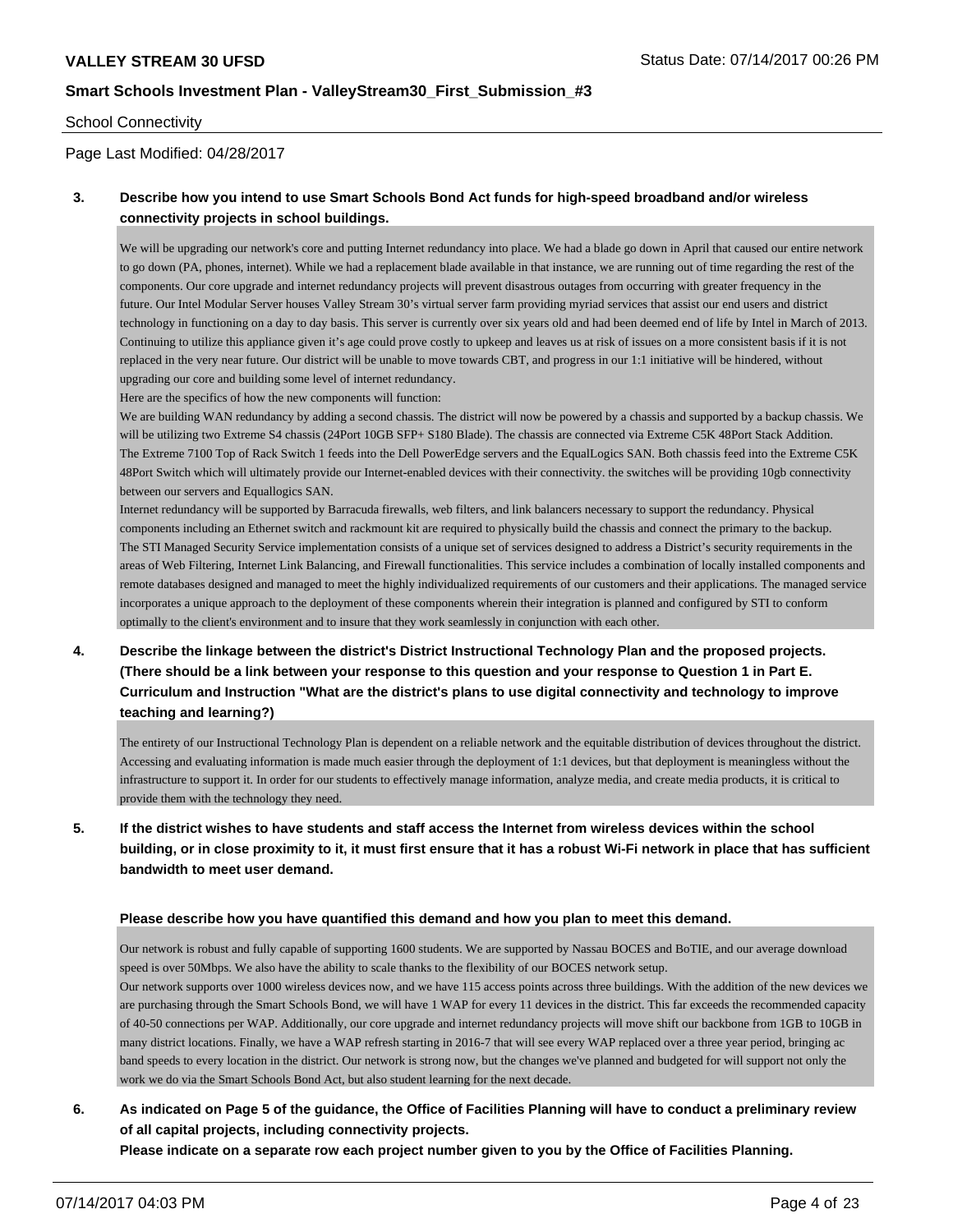School Connectivity

Page Last Modified: 04/28/2017

| Project Number        |  |
|-----------------------|--|
|                       |  |
| 28-02-30-02-7-999-BA1 |  |

**7. Certain high-tech security and connectivity infrastructure projects may be eligible for an expedited review process as determined by the Office of Facilities Planning.**

**Was your project deemed eligible for streamlined review?**

Yes

**7a. Districts that choose the Streamlined Review Process will be required to certify that they have reviewed all installations with their licensed architect or engineer of record and provide that person's name and license number. The licensed professional must review the products and proposed method of installation prior to implementation and review the work during and after completion in order to affirm that the work was codecompliant, if requested.**

■ I certify that I have reviewed all installations with a licensed architect or engineer of record.

**8. Include the name and license number of the architect or engineer of record.**

| Name           | License Number |
|----------------|----------------|
| John M. Grillo | 27360          |

**9. If you are submitting an allocation for School Connectivity complete this table.**

**Note that the calculated Total at the bottom of the table must equal the Total allocation for this category that you entered in the SSIP Overview overall budget.** 

|                                                   | Sub-<br>Allocation |
|---------------------------------------------------|--------------------|
| Network/Access Costs                              | 134,622            |
| <b>Outside Plant Costs</b>                        | (No Response)      |
| <b>School Internal Connections and Components</b> | 150,937            |
| <b>Professional Services</b>                      | (No Response)      |
| Testing                                           | (No Response)      |
| <b>Other Upfront Costs</b>                        | (No Response)      |
| <b>Other Costs</b>                                | (No Response)      |
| Totals:                                           | 285,559            |

**10. Please detail the type, quantity, per unit cost and total cost of the eligible items under each sub-category. This is especially important for any expenditures listed under the "Other" category. All expenditures must be eligible for tax-exempt financing to be reimbursed through the SSBA. Sufficient detail must be provided so that we can verify this is the case. If you have any questions, please contact us directly through smartschools@nysed.gov. NOTE: Wireless Access Points should be included in this category, not under Classroom Educational Technology, except those that will be loaned/purchased for nonpublic schools.**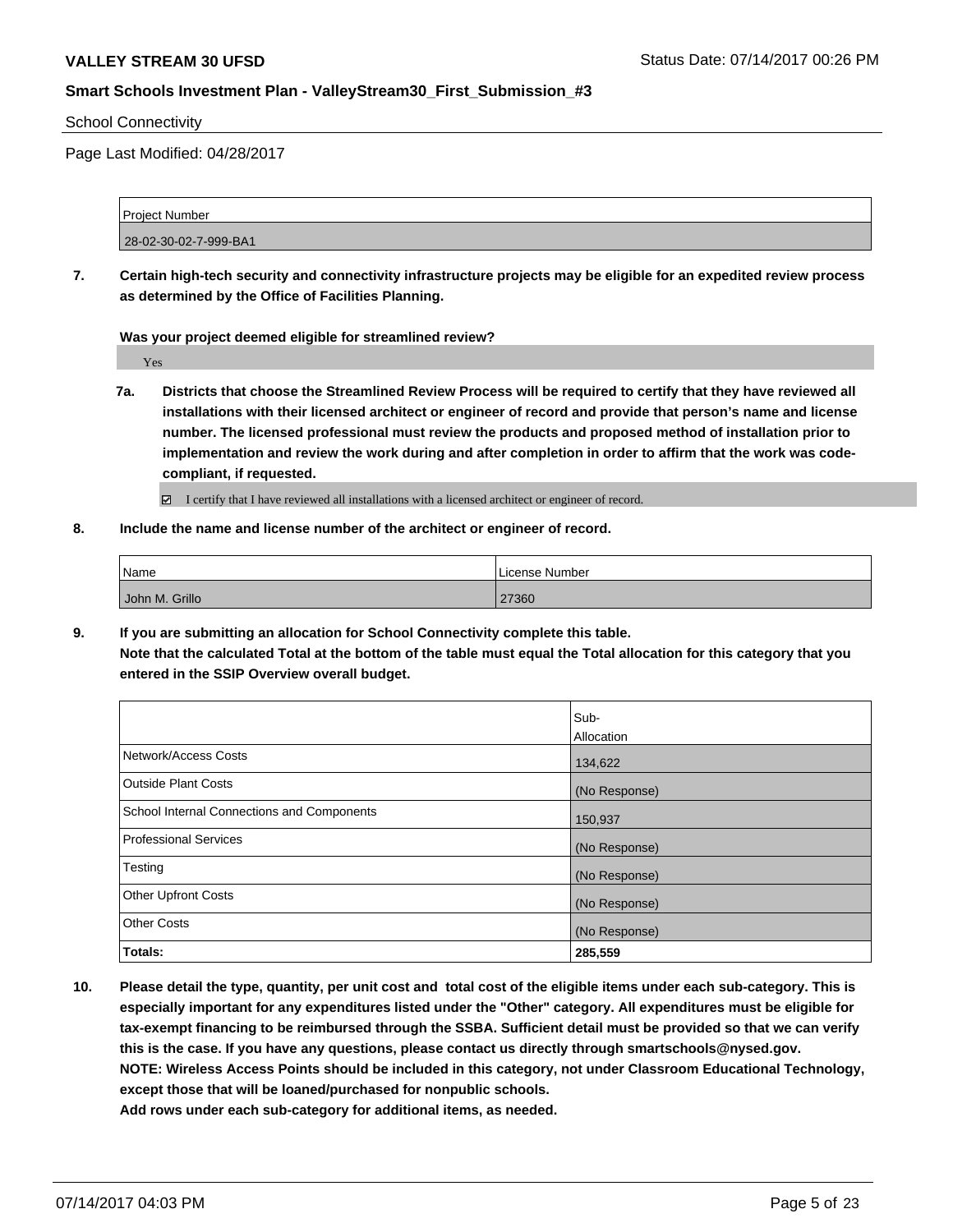# School Connectivity

 $\mathbf{r}$ 

| Select the allowable expenditure<br>type.<br>Repeat to add another item under<br>each type. | Item to be purchased                                                                                                                                                           | Quantity       | Cost per Item | <b>Total Cost</b> |
|---------------------------------------------------------------------------------------------|--------------------------------------------------------------------------------------------------------------------------------------------------------------------------------|----------------|---------------|-------------------|
| <b>Connections/Components</b>                                                               | IR1: STI managed security services -<br>installation and configuration                                                                                                         | $\mathbf{1}$   | 42,004        | 42,004            |
| <b>Connections/Components</b>                                                               | IR1: D series rack mount kit                                                                                                                                                   | $\overline{2}$ | 96            | 192               |
| <b>Network/Access Costs</b>                                                                 | IR1: 12 port Ethernet switch with gbic<br>uplink slots                                                                                                                         | 4              | 803           | 3,212             |
| <b>Connections/Components</b>                                                               | IR1: 1Gb, 1000Base-LX, IEEE 802.3<br>SM, 1310 nm Long Wave Length, 40<br>Km, LC SFP                                                                                            | 6              | 617           | 3,702             |
| <b>Connections/Components</b>                                                               | IR1: Cat 6 Patch Cords - varying<br>length - includes labor to re-patch in<br>patch panels                                                                                     | 10             | 6             | 60                |
| <b>Connections/Components</b>                                                               | IR1: LC-LC Low Loss Fiber Jumper 1M 6                                                                                                                                          |                | 46            | 276               |
| <b>Connections/Components</b>                                                               | IR1: Enterasys Service Units, Single                                                                                                                                           | $\overline{7}$ | 2,500         | 17,500            |
| <b>Network/Access Costs</b>                                                                 | $\overline{2}$<br>CU1: S-Series S180 Class I/O-Fabric<br>Module, Load Sharing 10GBASE-X via<br>SFP+, 4 ports VSB via SFP+ (Used in<br>S1A/S4/S6/S8)                            |                | 36,819        | 73,638            |
| <b>Connections/Components</b>                                                               | CU1: 10 Gb, 10GBASE-LR, IEEE<br>802.3 SM, 1310 nm Long Wave<br>Length, 10 Km, LC SFP+ 1 Unit LAN<br>Switching. (S02)                                                           | 8              | 2,415         | 19,320            |
| <b>Connections/Components</b>                                                               | CU1: 10 Gb, 10GBASE-SR, IEEE<br>802.3 MM, 850 nm Short Wave Length<br>33/82 M, LC SFP+ 1 Unit LAN<br>Switching. (S00)                                                          | 20             | 1,051         | 21,020            |
| <b>Network/Access Costs</b>                                                                 | $\overline{2}$<br>CU1: C5 (48) PoE 10/100/1000 RJ45<br>ports, (2) combo SFP ports, (2) SFP+<br>1G/10G, (2) 32G dedicated stacking<br>ports and external RPS connector<br>(S03) |                | 7,437         | 14,874            |
| <b>Connections/Components</b>                                                               | CU1: 1M STACKING CABLE - B5/C5<br><b>ONLY</b>                                                                                                                                  | $\overline{2}$ | 155           | 310               |
| <b>Connections/Components</b>                                                               | CU1: LC-LC Low Loss Fiber Jumper<br>1M                                                                                                                                         | 14             | 46            | 644               |
| <b>Network/Access Costs</b>                                                                 | CU1: 7148T, 48 ports 1/10GBASE-T<br>with 4 10/40Gb QSFP+ ports, includes<br>2 reversible fan modules and a two<br>post rack mount kit. Power supplies<br>ordered separately.   | $\overline{2}$ | 19,598        | 39,196            |
| <b>Network/Access Costs</b>                                                                 | CU1: 7100 POWER SUPPLY I/O SIDE   4                                                                                                                                            |                | 431           | 1,724             |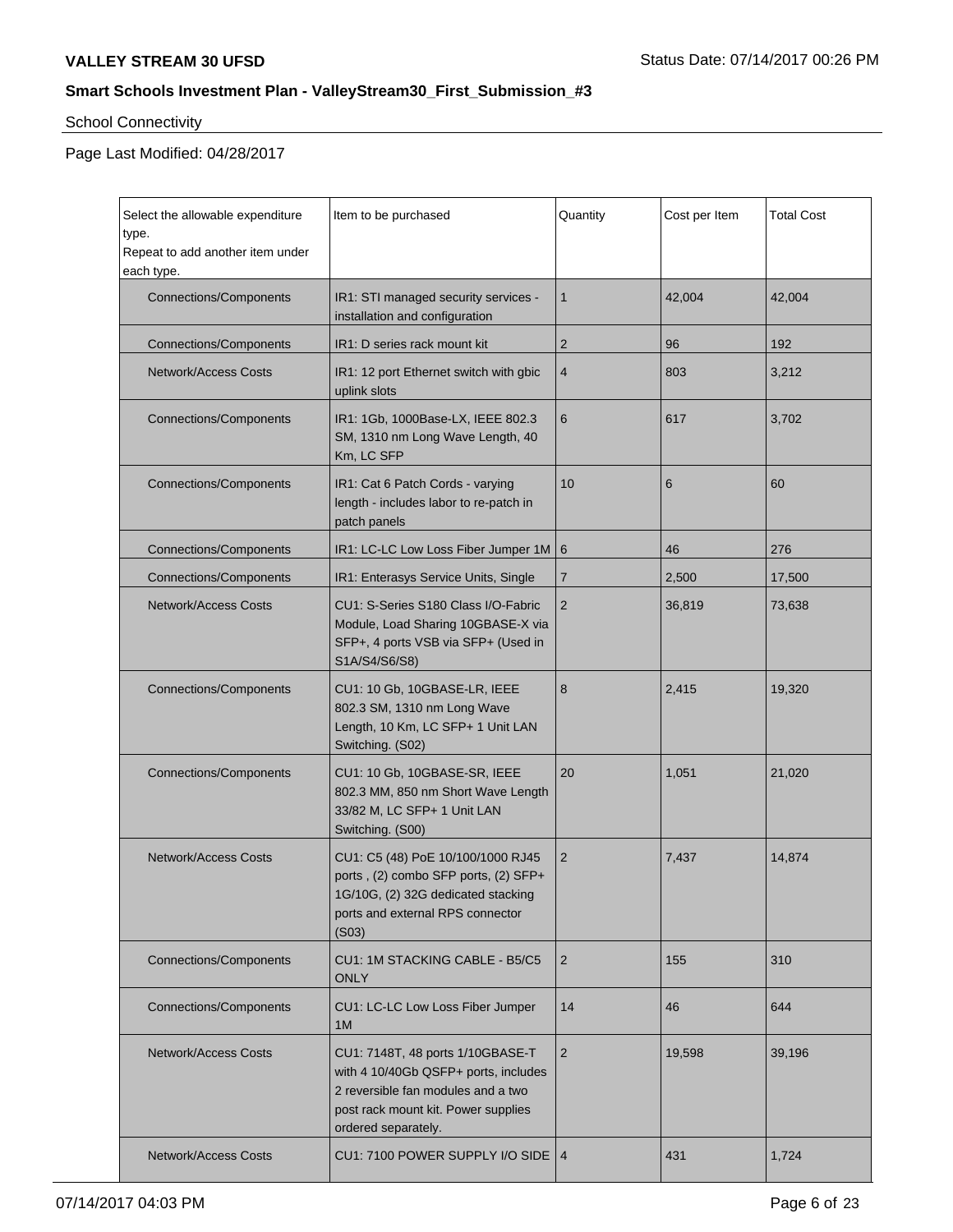# School Connectivity

| Select the allowable expenditure<br>type. | Item to be purchased                                                                                  | Quantity       | Cost per Item | <b>Total Cost</b> |
|-------------------------------------------|-------------------------------------------------------------------------------------------------------|----------------|---------------|-------------------|
| Repeat to add another item under          |                                                                                                       |                |               |                   |
| each type.                                |                                                                                                       |                |               |                   |
|                                           | <b>AIR INTAKE</b>                                                                                     |                |               |                   |
| <b>Connections/Components</b>             | CU1: 7100 Universal Rack Mount Kit<br>for four post rack mount options                                | $\overline{2}$ | 217           | 434               |
| Network/Access Costs                      | CU1: S-Series AC power supply, 20A,<br>l 2<br>100-240VAC input, (1200/1600W) (For<br>use w/ S3/S4/S8) |                | 989           | 1,978             |
| <b>Connections/Components</b>             | CU1: S-Series S4 Chassis and fan tray   1<br>(power supplies sold separately) (S07)                   |                | 9,297         | 9,297             |
| <b>Connections/Components</b>             | CU1: 10Gb, pluggable copper cable<br>assembly with integrated SFP+<br>transceivers, 3 meters          | 8              | 183           | 1,464             |
| <b>Connections/Components</b>             | <b>CU1: Secure Networks Professional</b><br>Services -installation and configuration                  | $\mathbf 1$    | 34,714        | 34,714            |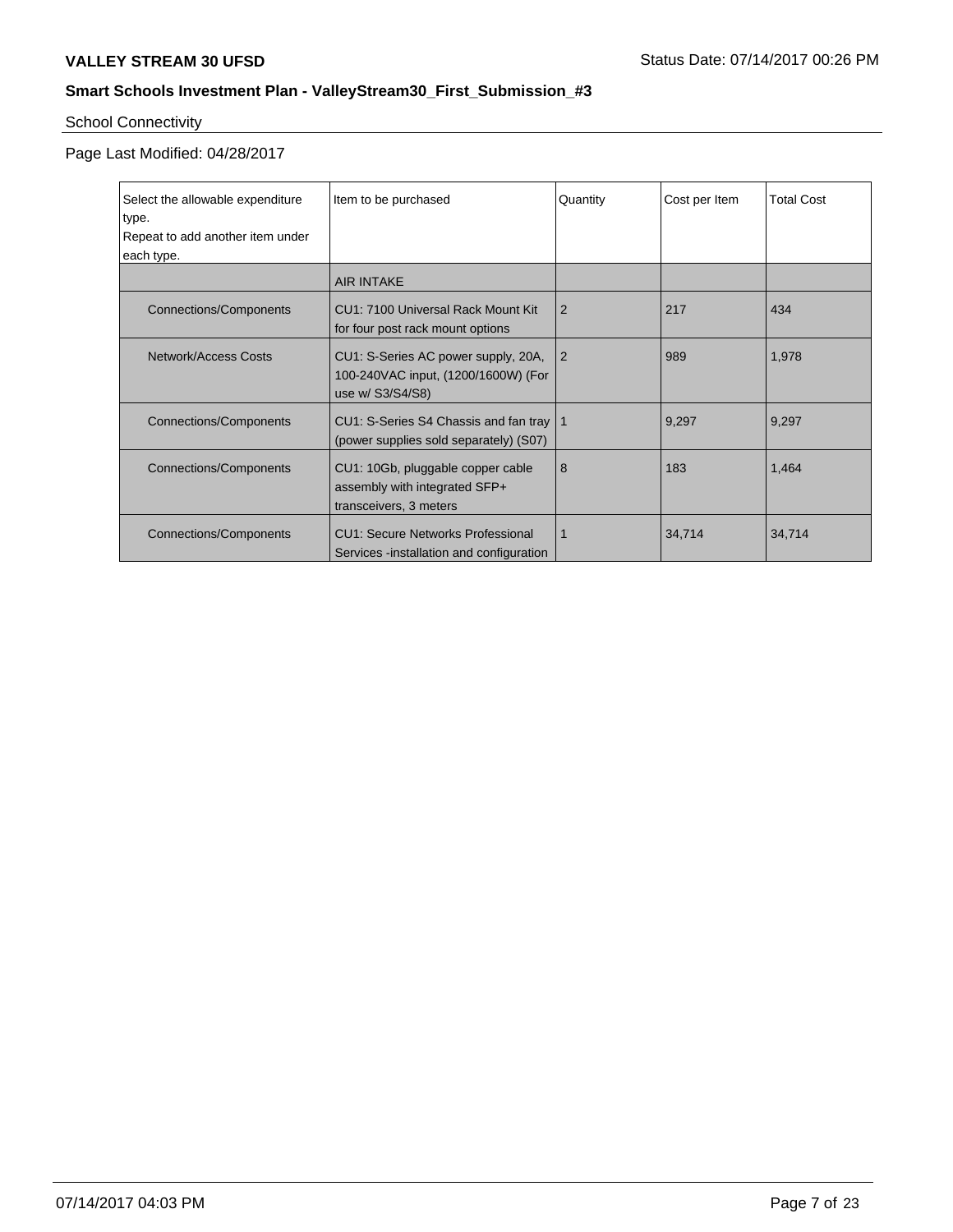Community Connectivity (Broadband and Wireless)

Page Last Modified: 08/30/2016

### **Group 1**

**1. Describe how you intend to use Smart Schools Bond Act funds for high-speed broadband and/or wireless connectivity projects in the community.**

(No Response)

**2. Please describe how the proposed project(s) will promote student achievement and increase student and/or staff access to the Internet in a manner that enhances student learning and/or instruction outside of the school day and/or school building.**

(No Response)

**3. Community connectivity projects must comply with all the necessary local building codes and regulations (building and related permits are not required prior to plan submission).**

 $\Box$  I certify that we will comply with all the necessary local building codes and regulations.

**4. Please describe the physical location of the proposed investment.**

(No Response)

**5. Please provide the initial list of partners participating in the Community Connectivity Broadband Project, along with their Federal Tax Identification (Employer Identification) number.**

| <b>Project Partners</b> | Federal ID#     |
|-------------------------|-----------------|
| (No Response)           | l (No Response) |

**6. If you are submitting an allocation for Community Connectivity, complete this table. Note that the calculated Total at the bottom of the table must equal the Total allocation for this category that you entered in the SSIP Overview overall budget.**

|                                    | Sub-Allocation |
|------------------------------------|----------------|
| Network/Access Costs               | (No Response)  |
| Outside Plant Costs                | (No Response)  |
| <b>Tower Costs</b>                 | (No Response)  |
| <b>Customer Premises Equipment</b> | (No Response)  |
| <b>Professional Services</b>       | (No Response)  |
| Testing                            | (No Response)  |
| <b>Other Upfront Costs</b>         | (No Response)  |
| <b>Other Costs</b>                 | (No Response)  |
| Totals:                            | 0              |

**7. Please detail the type, quantity, per unit cost and total cost of the eligible items under each sub-category. This is especially important for any expenditures listed under the "Other" category. All expenditures must be capital-bond eligible to be reimbursed through the SSBA. If you have any questions, please contact us directly through smartschools@nysed.gov.**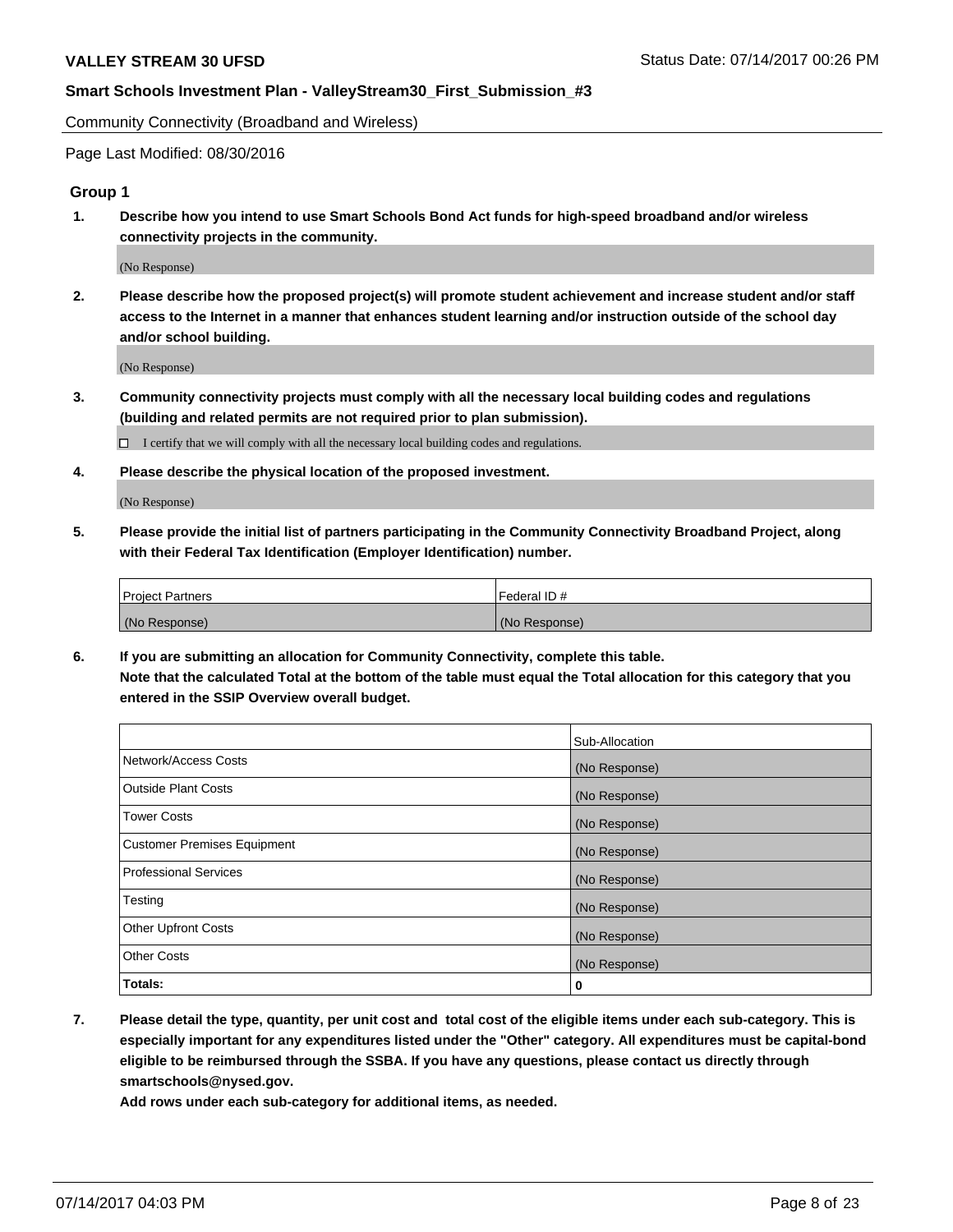Community Connectivity (Broadband and Wireless)

Page Last Modified: 08/30/2016

| Select the allowable expenditure<br>type.<br>Repeat to add another item under | Item to be purchased | Quantity      | Cost per Item | <b>Total Cost</b> |
|-------------------------------------------------------------------------------|----------------------|---------------|---------------|-------------------|
| each type.                                                                    |                      |               |               |                   |
| (No Response)                                                                 | (No Response)        | (No Response) | (No Response) | (No Response)     |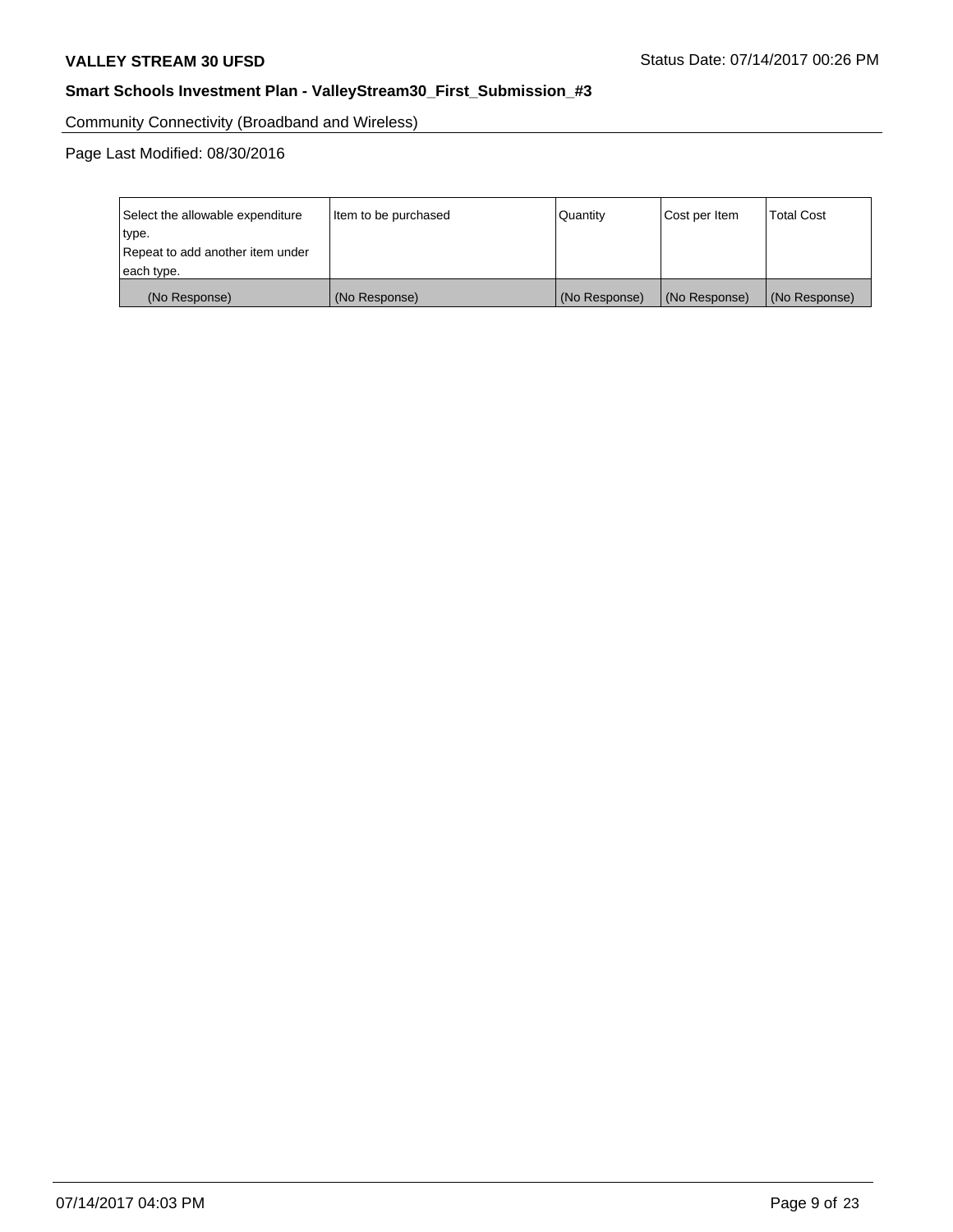### Classroom Learning Technology

Page Last Modified: 04/28/2017

## **Questions**

**1. In order for students and faculty to receive the maximum benefit from the technology made available under the Smart Schools Bond Act, their school buildings must possess sufficient connectivity infrastructure to ensure that devices can be used during the school day. Smart Schools Investment Plans must demonstrate that sufficient infrastructure that meets the Federal Communications Commission's 100 Mbps per 1,000 students standard currently exists in the buildings where new devices will be deployed, or is a planned use of a portion of Smart Schools Bond Act funds, or is under development through another funding source.**

**Smart Schools Bond Act funds used for technology infrastructure or classroom technology investments must increase the number of school buildings that meet or exceed the minimum speed standard of 100 Mbps per 1,000 students and staff within 12 months. This standard may be met on either a contracted 24/7 firm service or a "burstable" capability. If the standard is met under the burstable criteria, it must be:**

**1. Specifically codified in a service contract with a provider, and**

**2. Guaranteed to be available to all students and devices as needed, particularly during periods of high demand, such as computer-based testing (CBT) periods.**

**Please describe how your district already meets or is planning to meet this standard within 12 months of plan submission.**

We are a current subscriber of the Nassau BOCES' BoTIE for our internet services. They have ensured us that we have sufficient infrastructure to support the larger bandwidth requirement; when it becomes necessary and available. Our plan is to meet or exceed the FCC standard when our bandwidth demand requires it. It will most likely not occur within 12 months, therefore we submitted our connectivity waiver and are waiting to hear back.

We have conducted NWEA testing (and other CBT) that is district-wide with zero outages and no downtime during those testing periods since 2013.

- **1a. If a district believes that it will be impossible to meet this standard within 12 months, it may apply for a waiver of this requirement, as described on the Smart Schools website. The waiver must be filed and approved by SED prior to submitting this survey.**
	- $\boxtimes$  By checking this box, you are certifying that the school district has an approved waiver of this requirement on file with the New York State Education Department.

#### **2. Connectivity Speed Calculator (Required)**

|                         | Number of<br><b>Students</b> | Multiply by<br>100 Kbps | Divide by 1000 Current Speed<br>to Convert to<br>Required<br>Speed in Mb | lin Mb | Expected<br>Speed to be<br>Attained Within Required<br>12 Months | <b>Expected Date</b><br>When<br>Speed Will be<br>Met |
|-------------------------|------------------------------|-------------------------|--------------------------------------------------------------------------|--------|------------------------------------------------------------------|------------------------------------------------------|
| <b>Calculated Speed</b> | 1.564                        | 156.400                 | 156.4                                                                    | 150    | 150                                                              | 6/2018                                               |

## **3. If the district wishes to have students and staff access the Internet from wireless devices within the school building, or in close proximity to it, it must first ensure that it has a robust Wi-Fi network in place that has sufficient bandwidth to meet user demand.**

**Please describe how you have quantified this demand and how you plan to meet this demand.**

Our network is robust and fully capable of supporting 1600 students. We are supported by Nassau BOCES and BoTIE, and our average download speed is over 50Mbps. We also have the ability to scale thanks to the flexibility of our BOCES network setup.

Our network supports over 1000 wireless devices now, and we have 115 access points across three buildings. With the addition of the new devices we are purchasing through the Smart Schools Bond, we will have 1 WAP for every 11 devices in the district. This far exceeds the recommended capacity of 40-50 connections per WAP. Additionally, our core upgrade and internet redundancy projects will move our backbone from 1GB to 10GB in many district locations. Finally, we have a WAP refresh starting in 2016-7 that will replace every WAP over a three year period, bringing ac band speeds to every location in the district. Our network is strong now, but the changes we've planned and budgeted for will support not only the work we do via the Smart Schools Bond Act, but also student learning for the next decade.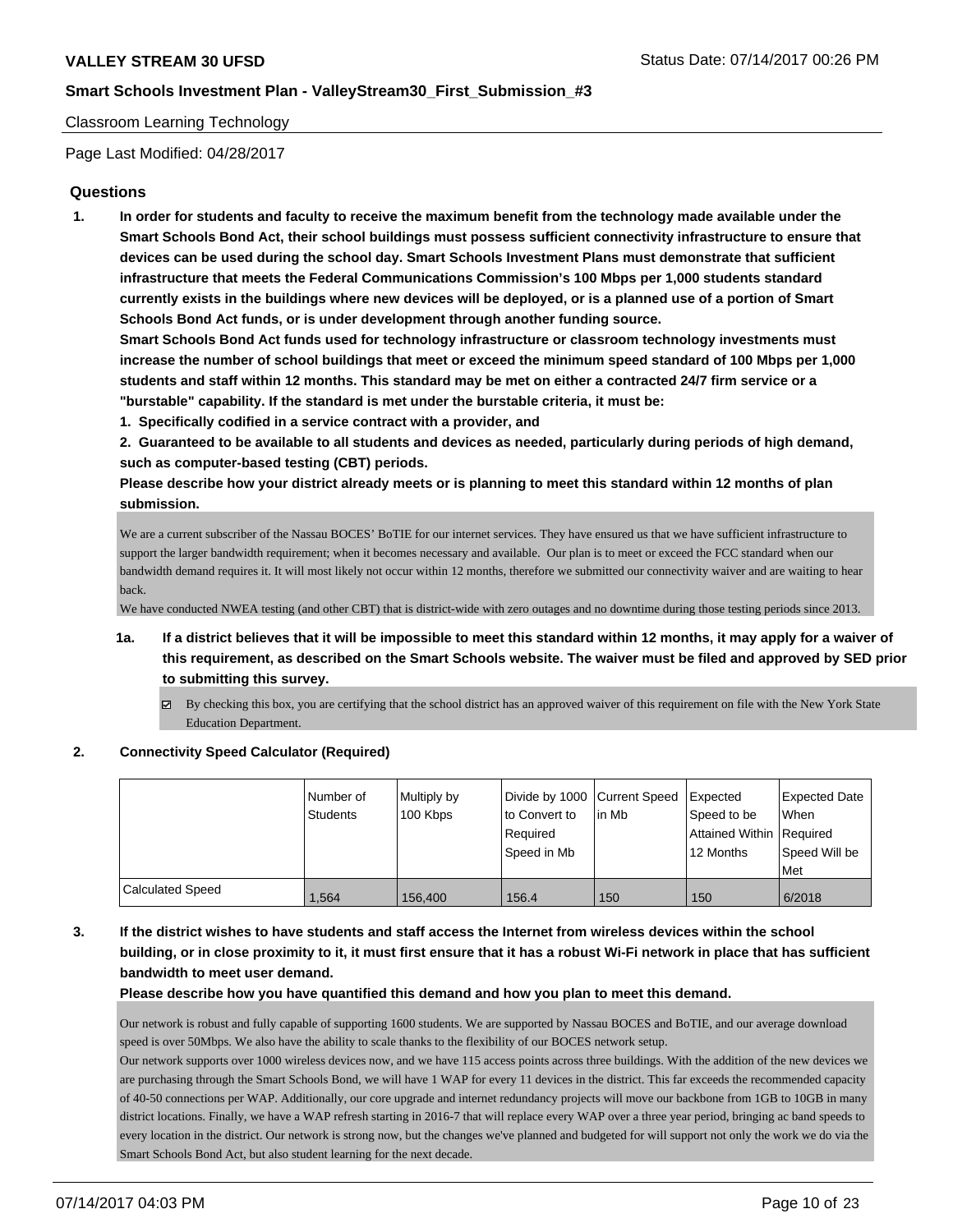#### Classroom Learning Technology

Page Last Modified: 04/28/2017

**4. All New York State public school districts are required to complete and submit an Instructional Technology Plan survey to the New York State Education Department in compliance with Section 753 of the Education Law and per Part 100.12 of the Commissioner's Regulations.**

**Districts that include educational technology purchases as part of their Smart Schools Investment Plan must have a submitted and approved Instructional Technology Plan survey on file with the New York State Education Department.**

- By checking this box, you are certifying that the school district has an approved Instructional Technology Plan survey on file with the New York State Education Department.
- **5. Describe the devices you intend to purchase and their compatibility with existing or planned platforms or systems. Specifically address the adequacy of each facility's electrical, HVAC and other infrastructure necessary to install and support the operation of the planned technology.**

We are purchasing additional iPads for a 1:1 deployment that covers 3-6th grades. Our K-2 students will work in 1:2 environments using a shared device model. Given that this expansion will bring in fewer than 400 new devices, our infrastructure is fully equipped to handle it. We have 16 or 32 port charging lockers in every classroom, a WAP for every 11 student devices, and download speeds above 50Mbps. Our electrical systems are in fine working order, and there are enough outlets in each classroom to support WAPs, iPad charging lockers, device carts, Eno boards, and more. This project does not require additional power to be run anywhere, as it builds on pre-existing infrastructure.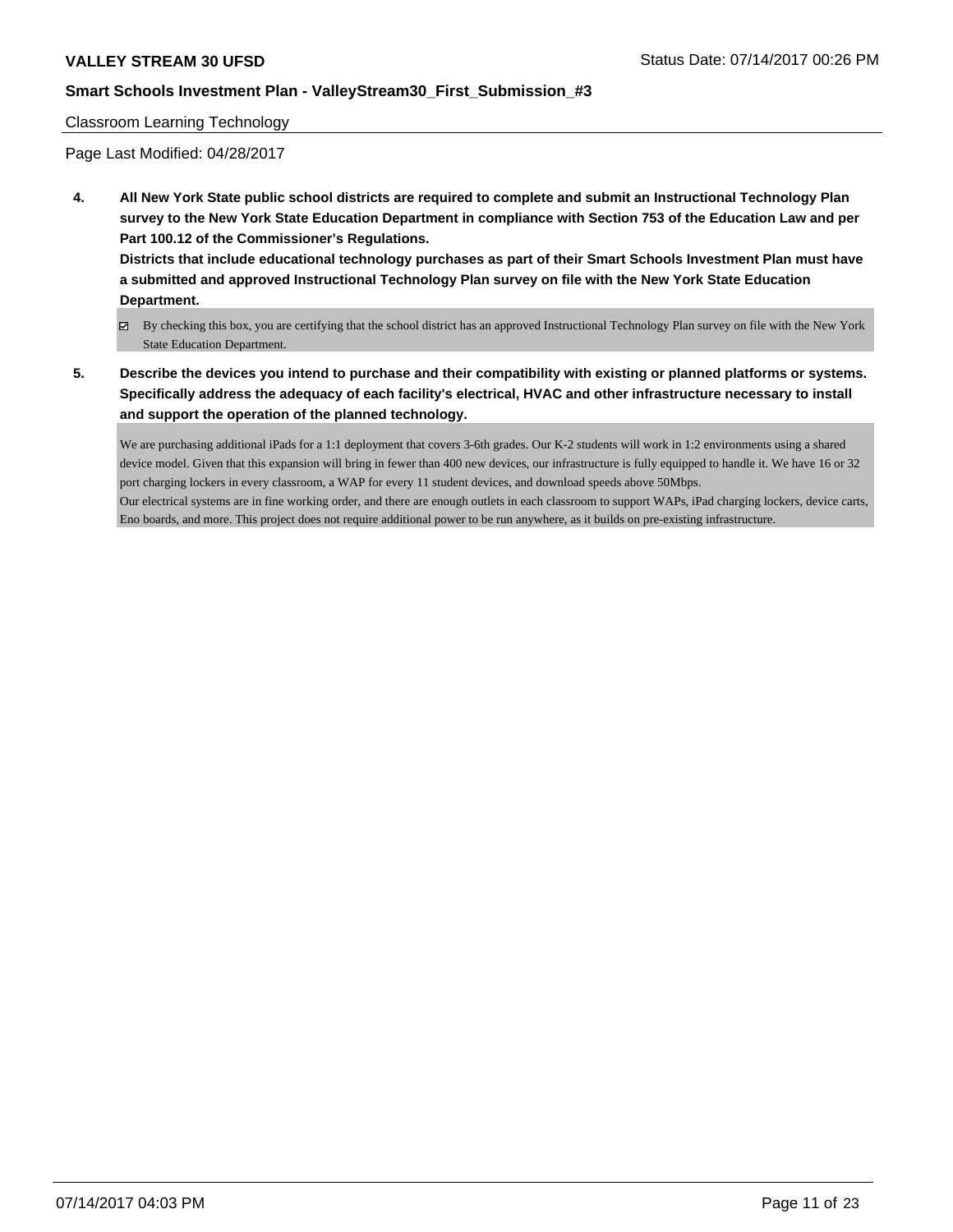#### Classroom Learning Technology

Page Last Modified: 04/28/2017

- **6. Describe how the proposed technology purchases will:**
	- **> enhance differentiated instruction;**
	- **> expand student learning inside and outside the classroom;**
	- **> benefit students with disabilities and English language learners; and**
	- **> contribute to the reduction of other learning gaps that have been identified within the district.**

**The expectation is that districts will place a priority on addressing the needs of students who struggle to succeed in a rigorous curriculum. Responses in this section should specifically address this concern and align with the district's Instructional Technology Plan (in particular Question 2 of E. Curriculum and Instruction: "Does the district's instructional technology plan address the needs of students with disabilities to ensure equitable access to instruction, materials and assessments?" and Question 3 of the same section: "Does the district's instructional technology plan address the provision of assistive technology specifically for students with disabilities to ensure access to and participation in the general curriculum?"**

Over the past three years, the Special Services Department has grown exponentially and expanded the array of technological tools available to our special education students to promote equity for all students. All special education students in the district have iPads and are utilizing eSpark apps to provide a personalized, differentiated learning experience. Software services including Compass Learning, Think Through Math, Achieve 3000 provide remediation in ELA and Math based on the student's ability levels, and many also support English Language Learners by adapting to each student's lexile level.

There is a 1:1 iPad deployment for all self-contained programs and a 2:1 iPad deployment for all integrated co-teaching programs grades K-6. A district BookShare account was established last year to provide students with disabilities access to digital texts. The district has invested in the purchase, training, and rollout of SOLO Literacy Suite software to provide students with disabilities access to digital accommodations. Classroom amplification systems have been purchased and implemented in several classrooms with students classified with a hearing impairment or attention deficits. The pilot of Student Response Systems ("clickers") in several integrated co-teaching classrooms and one self-contained class was implemented last year to promote student engagement. Smart Tables are being utilized in the Resource Room programs and designated self- contained classrooms. Overall, the district has embraced the Universal Design for Learning Framework to equip instructional technologies in all the special education classrooms, providing multiple access points for students with disabilities.

Studies show that students across achievement levels experience increased self-esteem and engagement in technologically progressive (1:1, 1:2) learning environments. Our plans are to provide access to all students in order to create engagement and anticipate the needs of our students going forward.

Software like ProLoQuo2Go can have a transformative effect on students with disabilities, and iPad's assistive technologies offer new ways for our students to interact with instructional material. Interactive whiteboards and classroom computers bring technology into every learning space, and software like eSpark provides differentiated, Common Core Learning Standards-aligned content for every student.

In our Instructional Technology plan, I wrote that, "iPads...prove to be the best device for serving diverse student populations." iPads are our device of choice specifically because of how well they serve special education and ELL/ENL students. iPads are designed with dozens of features built to support students who need extra support: Speak Selection can read a student's email, iMessages, web pages, and eBooks out loud. Double-tap to highlight text in any application, tap Speak, and the device reads the selected text, which provides English learners with a vital tool. Students can have words highlighted as they're being read so they can follow along. And the voice's dialect and speaking rate can be adjusted to suit students' needs, which is an excellent way for ENL students to hear the English language at a pace comfortable to them. Guided Access helps students with autism or other attention and sensory challenges stay on task. A teacher or therapist can limit an iOS device to stay on one app by disabling the Home button, and even restrict touch input on certain areas of the screen. For students with print disabilities like dyslexia, it may be easier to speak a thought than to type it. With Dictation they can reply to an email, make a note, search the web, or write a report using just their voice. Tap the microphone button and Dictation converts words (and numbers and characters) into text. For some students, navigating the web can be a sensory overload. Safari Reader reduces the visual clutter on a web page by removing distractions. It strips away ads, buttons, and navigation bars, allowing students to focus on just the content they want. And Safari Reader works with Speak Selection and VoiceOver, so students with print disabilities can get auditory feedback. We provide specially configured iPads for our ENL students. We employ the Fountas and Pinnell suite of LLI apps to support our language learners. Utilizing district-constructed learning inventories, 90% of VS30 Students will demonstrate age- appropriate growth in functional and critical thinking skills in Information Literacy, Media Literacy and information, Communications and Technology (ICT) Literacy.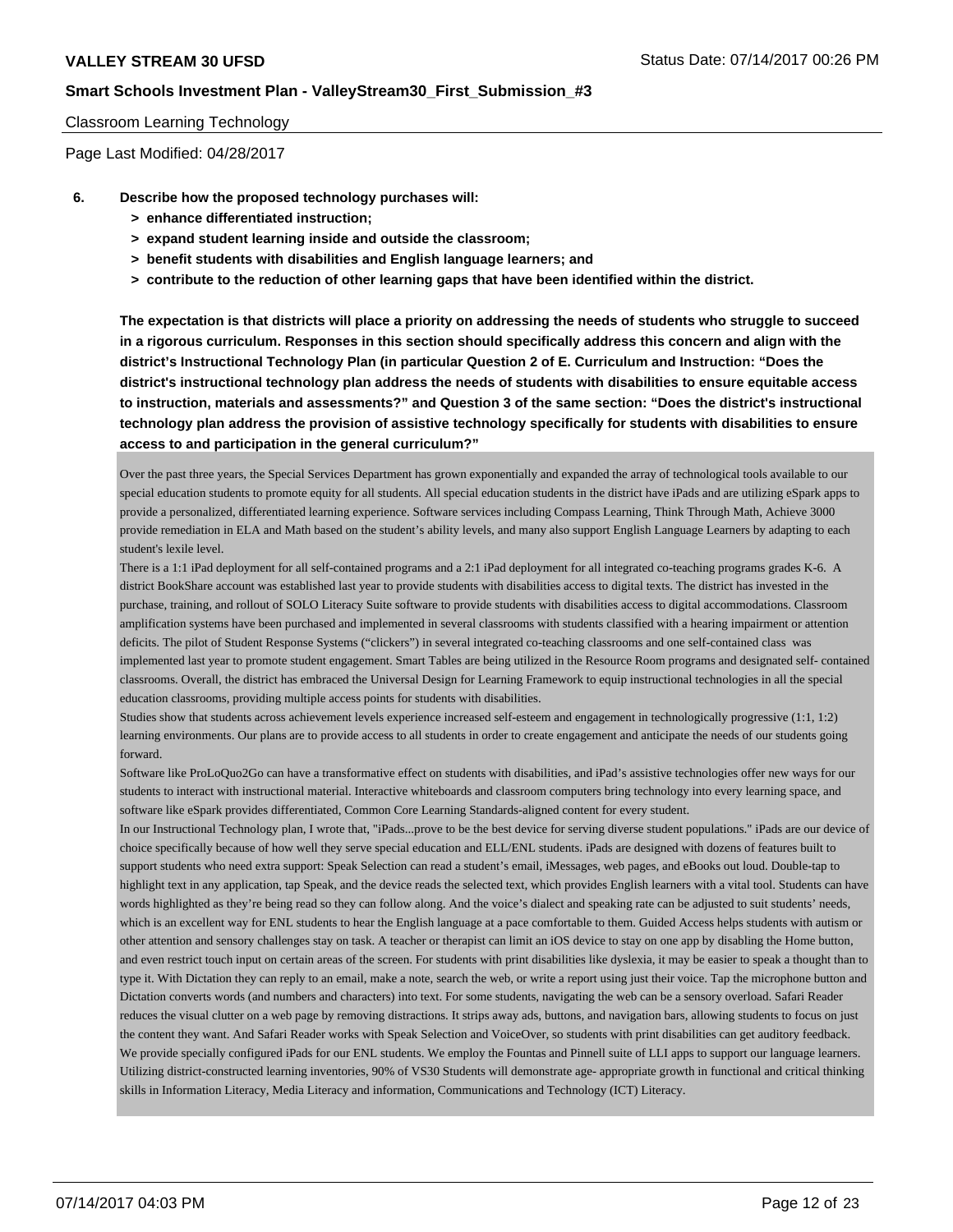#### Classroom Learning Technology

Page Last Modified: 04/28/2017

## **7. Where appropriate, describe how the proposed technology purchases will enhance ongoing communication with parents and other stakeholders and help the district facilitate technology-based regional partnerships, including distance learning and other efforts.**

iPads in the classroom support our district's use of Google Apps for Education, a software service accessible even when students are not in the physical school building. GAFE allows parents and guardians to closely monitor student progress, classroom assignments, and personal portfolios. The use of iPads in the classroom is intended to foster the use of technology beyond the walls of the classroom, and as a result of the expansion of our tech initiatives, and teachers are utilizing cloud classroom software like Edmodo and Google Classroom, which also provide a window into daily instruction for parents and guardians.

Valley Stream 30 also utilizes the full resources of Nassau BOCES. We utilize a host of library and media services as well as professional development, curriculum development, IDW (data warehouse), FTP services, and telecommunication services (including the fiber that our Internet connection uses via BoTIE).

iPads also help expand our relationships with partners like Apple and Google, who are not only vendors but also service providers. Apple has supported our adoption of Macbooks for administrators by offering free training to our staff, and Google's education services come with an excellent support team and an ever-growing number of free services.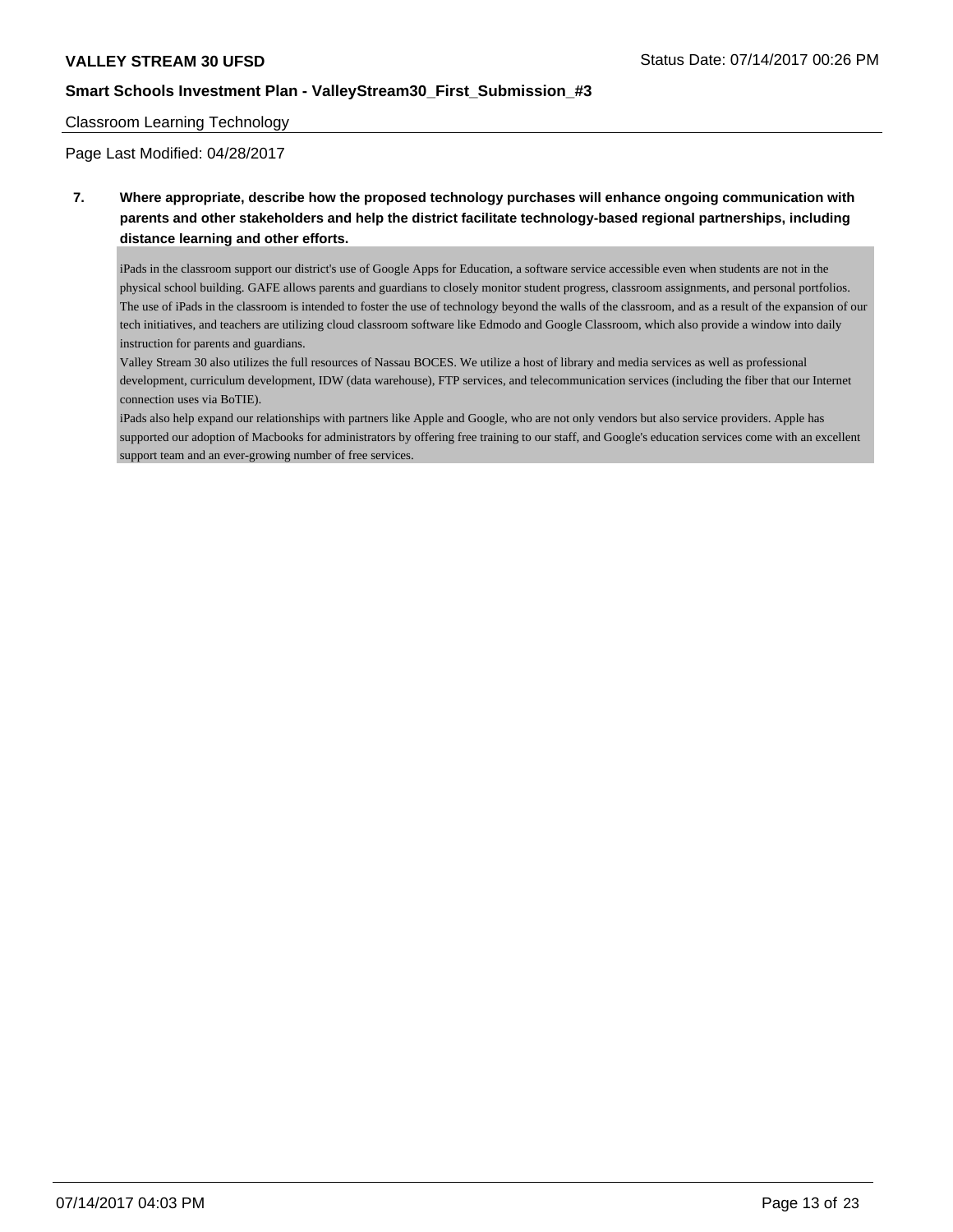#### Classroom Learning Technology

Page Last Modified: 04/28/2017

**8. Describe the district's plan to provide professional development to ensure that administrators, teachers and staff can employ the technology purchased to enhance instruction successfully.**

**Note: This response should be aligned and expanded upon in accordance with your district's response to Question 1 of F. Professional Development of your Instructional Technology Plan: "Please provide a summary of professional development offered to teachers and staff, for the time period covered by this plan, to support technology to enhance teaching and learning. Please include topics, audience and method of delivery within your summary."**

Professional development has been a cornerstone of our efforts to enhance instruction through the use of technology. This year, during our one-to-one pilot, we organized a number of specialized initiatives:

- District-wide push-in PD - we provided two trainers moving from building to building each week for four full weeks. They pushed in to classrooms to assist teachers with integrating ipads and Chromebooks into their instruction. We worked with BOCES' Model Schools program to bring in trainers from BOCES and Teq who worked with nearly half of our classroom teaching staff for professional development purposes. These trainers also returned for a follow-up week in May, and we plan on continuing this iniative next year.

- Google Apps for Education training - we devoted Superintendent's Conference Day to five grade-banded rotating sessions on how to best integrate Google Apps into the classroom. We will be following up in 2016-7 with sessions banded by skill rather than grade, based on feedback from our teachers.

- TEQ online PD - our teachers have spent nearly 500 hours in over 300 online courses provided by TEQ. Teq offers online workshops in iPad usage, GAFE certification, SMART board implementation, and many other topics directly related to classroom instruction. We plan on continuing with this next year.

Professional Development opportunities are provided on Superintendent's Conference Days, district-wide/building/grade-level meeting faculty meetings, in-house workshops, and/or out of district workshops as approved by the Superintendent and/or designee.

These opportunities are available to all teachers, including those required to complete 175 hours and/or 100 hours of professional development every five years as prescribed in Commissioner's Regulations 100.2 Part 80.

- Professional development aligns to the Common Core State Standards with a focus on:
- Providing best practices to optimize the outcomes of online and blended instruction
- Helping to create rich, data-driven environments that support and bolster each student's unique learning style
- Working with teachers to review and plan lessons based on Universal Design for Learning (UDL) principles
- Integrating research-based design principles and solutions into curriculum
- Understanding and leveraging the benefits of technology, and creating dynamic learning spaces
- Topics addressed throughout the school year include:
- Expanded Learning Opportunities Learning through Games
- Best Web Tools for the Interactive Classroom
- Interactive Whiteboards for Differentiated Instruction
- Learning with the iPad
- Using the Interactive Whiteboard to Support Achievement
- Prezi
- Edmodo: Connect, Personalize, and Engage
- Blended Learning and Flipped Classroom
- Developing Understanding with Dynamic Media
- Digital Tools for Innovative Learning
- Use of Online Database
- Google for Education
- Virtual K-12 Teaching
- Electronic Graphic Organizers for 21st Century Learning
- Integrating Technology into Project Based Learning
- Leveraging Smart and Social Digital Media in the Classroom
- Promoting Digital Literacy and Citizenship in Your Classroom
- Using Data Management systems to improve RtI/AIS Monitoring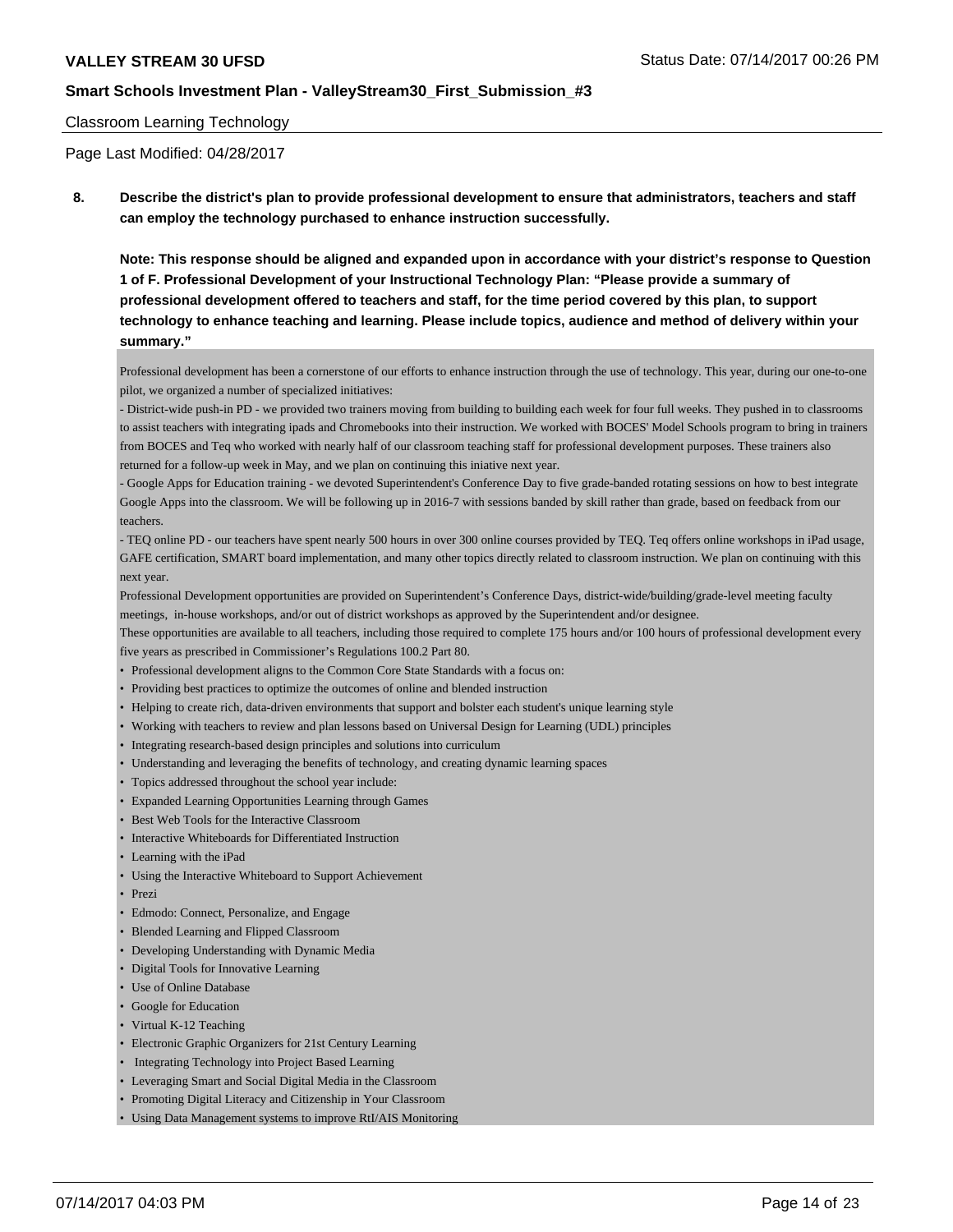## Classroom Learning Technology

Page Last Modified: 04/28/2017

**9. Districts must contact the SUNY/CUNY teacher preparation program that supplies the largest number of the district's new teachers to request advice on innovative uses and best practices at the intersection of pedagogy and educational technology.**

By checking this box, you certify that you have contacted the SUNY/CUNY teacher preparation program that supplies the largest number of your new teachers to request advice on these issues.

**9a. Please enter the name of the SUNY or CUNY Institution that you contacted.**

University of Binghamton

**9b. Enter the primary Institution phone number.**

(607) 777-2000

**9c. Enter the name of the contact person with whom you consulted and/or will be collaborating with on innovative uses of technology and best practices.**

Susan Strehle

**10. A district whose Smart Schools Investment Plan proposes the purchase of technology devices and other hardware must account for nonpublic schools in the district.**

**Are there nonpublic schools within your school district?**

Yes

 $\boxtimes$  No

**11. Nonpublic Classroom Technology Loan Calculator**

**The Smart Schools Bond Act provides that any Classroom Learning Technology purchases made using Smart Schools funds shall be lent, upon request, to nonpublic schools in the district. However, no school district shall be required to loan technology in amounts greater than the total obtained and spent on technology pursuant to the Smart Schools Bond Act and the value of such loan may not exceed the total of \$250 multiplied by the nonpublic school enrollment in the base year at the time of enactment.**

**See:**

**http://www.p12.nysed.gov/mgtserv/smart\_schools/docs/Smart\_Schools\_Bond\_Act\_Guidance\_04.27.15\_Final.pdf.**

|                                       | 1. Classroom<br>Technology<br>Sub-allocation | l 2. Public<br>l Enrollment<br>$(2014-15)$ | 3. Nonpublic<br>Enrollment<br>$(2014-15)$ | l 4. Sum of<br>Public and<br>l Nonpublic<br>Enrollment | 15. Total Per<br>Pupil Sub-<br>lallocation | l 6. Total<br>Nonpublic Loan<br>l Amount                                                      |
|---------------------------------------|----------------------------------------------|--------------------------------------------|-------------------------------------------|--------------------------------------------------------|--------------------------------------------|-----------------------------------------------------------------------------------------------|
| Calculated Nonpublic Loan<br>l Amount |                                              |                                            |                                           |                                                        |                                            | (No Response)   (No Response)   (No Response)   (No Response)   (No Response)   (No Response) |

- **12. To ensure the sustainability of technology purchases made with Smart Schools funds, districts must demonstrate a long-term plan to maintain and replace technology purchases supported by Smart Schools Bond Act funds. This sustainability plan shall demonstrate a district's capacity to support recurring costs of use that are ineligible for Smart Schools Bond Act funding such as device maintenance, technical support, Internet and wireless fees, maintenance of hotspots, staff professional development, building maintenance and the replacement of incidental items. Further, such a sustainability plan shall include a long-term plan for the replacement of purchased devices and equipment at the end of their useful life with other funding sources.**
	- $\boxtimes$  By checking this box, you certify that the district has a sustainability plan as described above.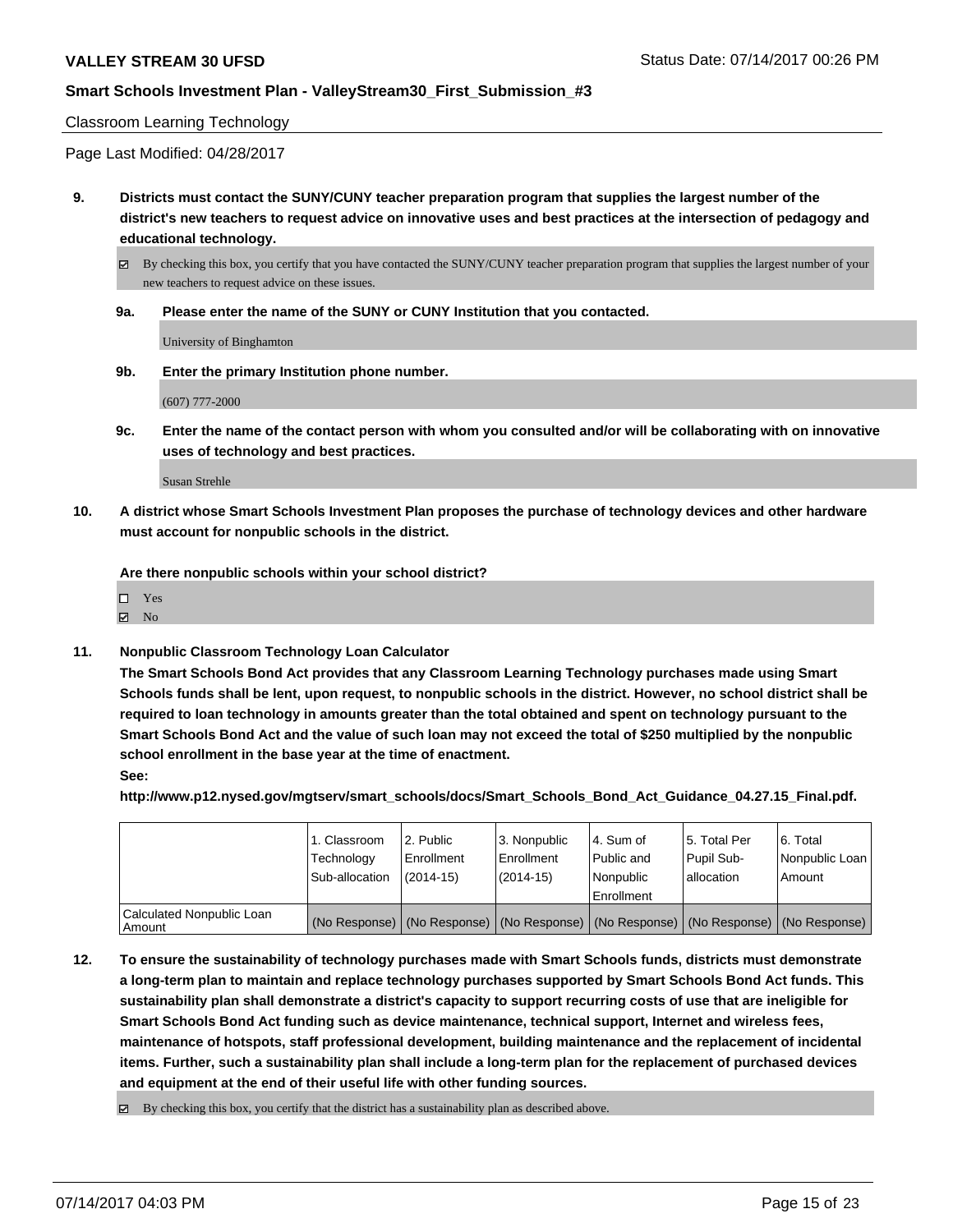#### Classroom Learning Technology

Page Last Modified: 04/28/2017

**13. Districts must ensure that devices purchased with Smart Schools Bond funds will be distributed, prepared for use, maintained and supported appropriately. Districts must maintain detailed device inventories in accordance with generally accepted accounting principles.**

By checking this box, you certify that the district has a distribution and inventory management plan and system in place.

**14. If you are submitting an allocation for Classroom Learning Technology complete this table. Note that the calculated Total at the bottom of the table must equal the Total allocation for this category that you entered in the SSIP Overview overall budget.**

|                         | Sub-Allocation |
|-------------------------|----------------|
| Interactive Whiteboards | l 0            |
| Computer Servers        | l 0            |
| Desktop Computers       | l 0            |
| <b>Laptop Computers</b> | l 0            |
| <b>Tablet Computers</b> | 164,450        |
| <b>Other Costs</b>      | 27,500         |
| Totals:                 | 191,950        |

**15. Please detail the type, quantity, per unit cost and total cost of the eligible items under each sub-category. This is especially important for any expenditures listed under the "Other" category. All expenditures must be capital-bond eligible to be reimbursed through the SSBA. If you have any questions, please contact us directly through smartschools@nysed.gov.**

**Please specify in the "Item to be Purchased" field which specific expenditures and items are planned to meet the district's nonpublic loan requirement, if applicable.**

**NOTE: Wireless Access Points that will be loaned/purchased for nonpublic schools should ONLY be included in this category, not under School Connectivity, where public school districts would list them. Add rows under each sub-category for additional items, as needed.**

| Select the allowable expenditure | I Item to be Purchased | Quantity | Cost per Item | <b>Total Cost</b> |
|----------------------------------|------------------------|----------|---------------|-------------------|
| type.                            |                        |          |               |                   |
| Repeat to add another item under |                        |          |               |                   |
| each type.                       |                        |          |               |                   |
| <b>Tablet Computers</b>          | iPad                   | 550      | 299           | 164,450           |
| <b>Other Costs</b>               | l iPad STM Dux cases   | 550      | 50            | 27,500            |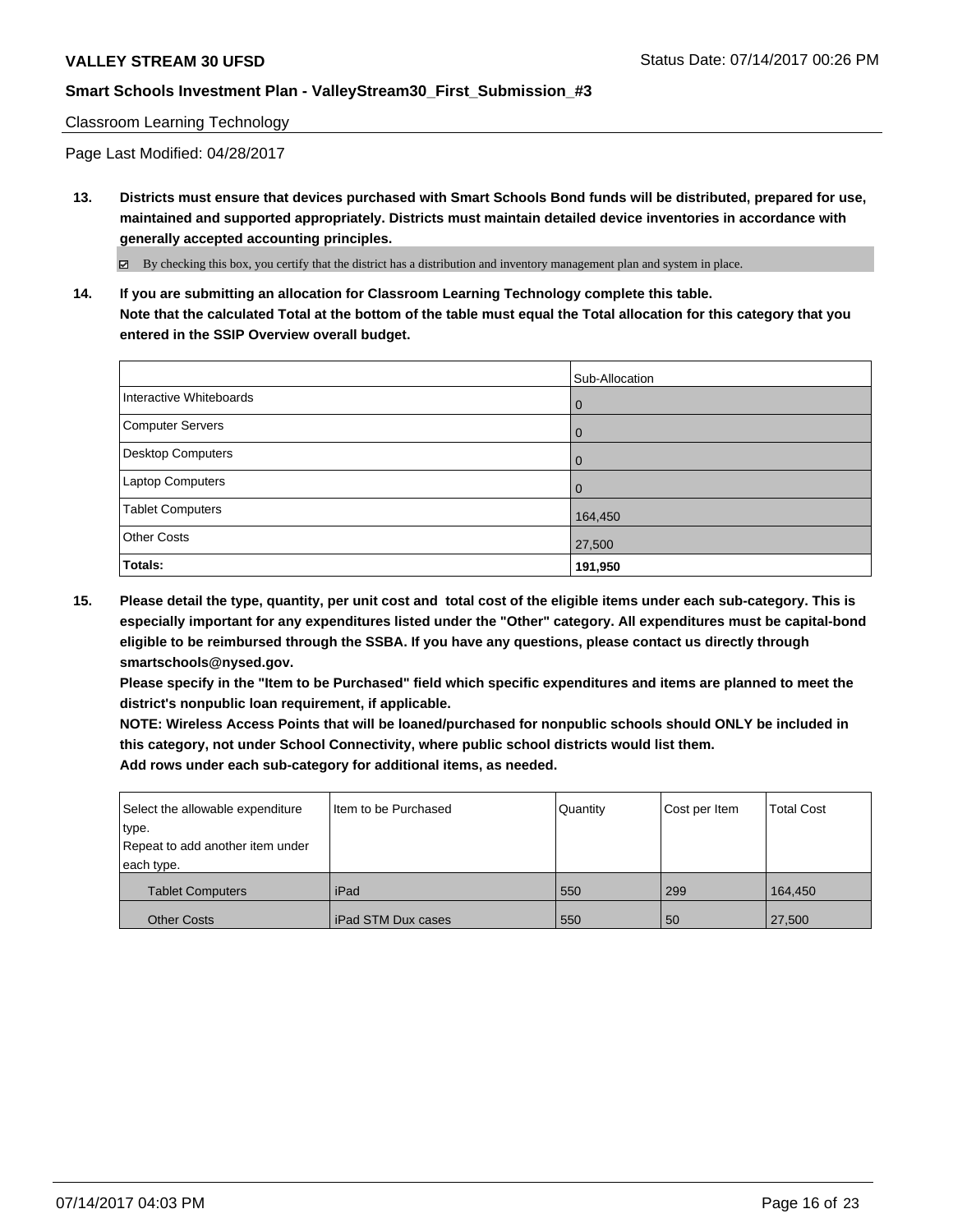#### Pre-Kindergarten Classrooms

Page Last Modified: 08/30/2016

#### **Group 1**

**1. Provide information regarding how and where the district is currently serving pre-kindergarten students and justify the need for additional space with enrollment projections over 3 years.**

(No Response)

- **2. Describe the district's plan to construct, enhance or modernize education facilities to accommodate prekindergarten programs. Such plans must include:**
	- **Specific descriptions of what the district intends to do to each space;**
	- **An affirmation that pre-kindergarten classrooms will contain a minimum of 900 square feet per classroom;**
	- **The number of classrooms involved;**
	- **The approximate construction costs per classroom; and**
	- **Confirmation that the space is district-owned or has a long-term lease that exceeds the probable useful life of the improvements.**

(No Response)

**3. Smart Schools Bond Act funds may only be used for capital construction costs. Describe the type and amount of additional funds that will be required to support ineligible ongoing costs (e.g. instruction, supplies) associated with any additional pre-kindergarten classrooms that the district plans to add.**

(No Response)

**4. All plans and specifications for the erection, repair, enlargement or remodeling of school buildings in any public school district in the State must be reviewed and approved by the Commissioner. Districts that plan capital projects using their Smart Schools Bond Act funds will undergo a Preliminary Review Process by the Office of Facilities Planning.**

**Please indicate on a separate row each project number given to you by the Office of Facilities Planning.**

| Project Number |  |
|----------------|--|
| (No Response)  |  |

**5. If you have made an allocation for Pre-Kindergarten Classrooms, complete this table. Note that the calculated Total at the bottom of the table must equal the Total allocation for this category that you entered in the SSIP Overview overall budget.**

| Totals:                                  | 0              |
|------------------------------------------|----------------|
| Other Costs                              | (No Response)  |
| Enhance/Modernize Educational Facilities | (No Response)  |
| Construct Pre-K Classrooms               | (No Response)  |
|                                          | Sub-Allocation |

**6. Please detail the type, quantity, per unit cost and total cost of the eligible items under each sub-category. This is especially important for any expenditures listed under the "Other" category. All expenditures must be capital-bond eligible to be reimbursed through the SSBA. If you have any questions, please contact us directly through smartschools@nysed.gov.**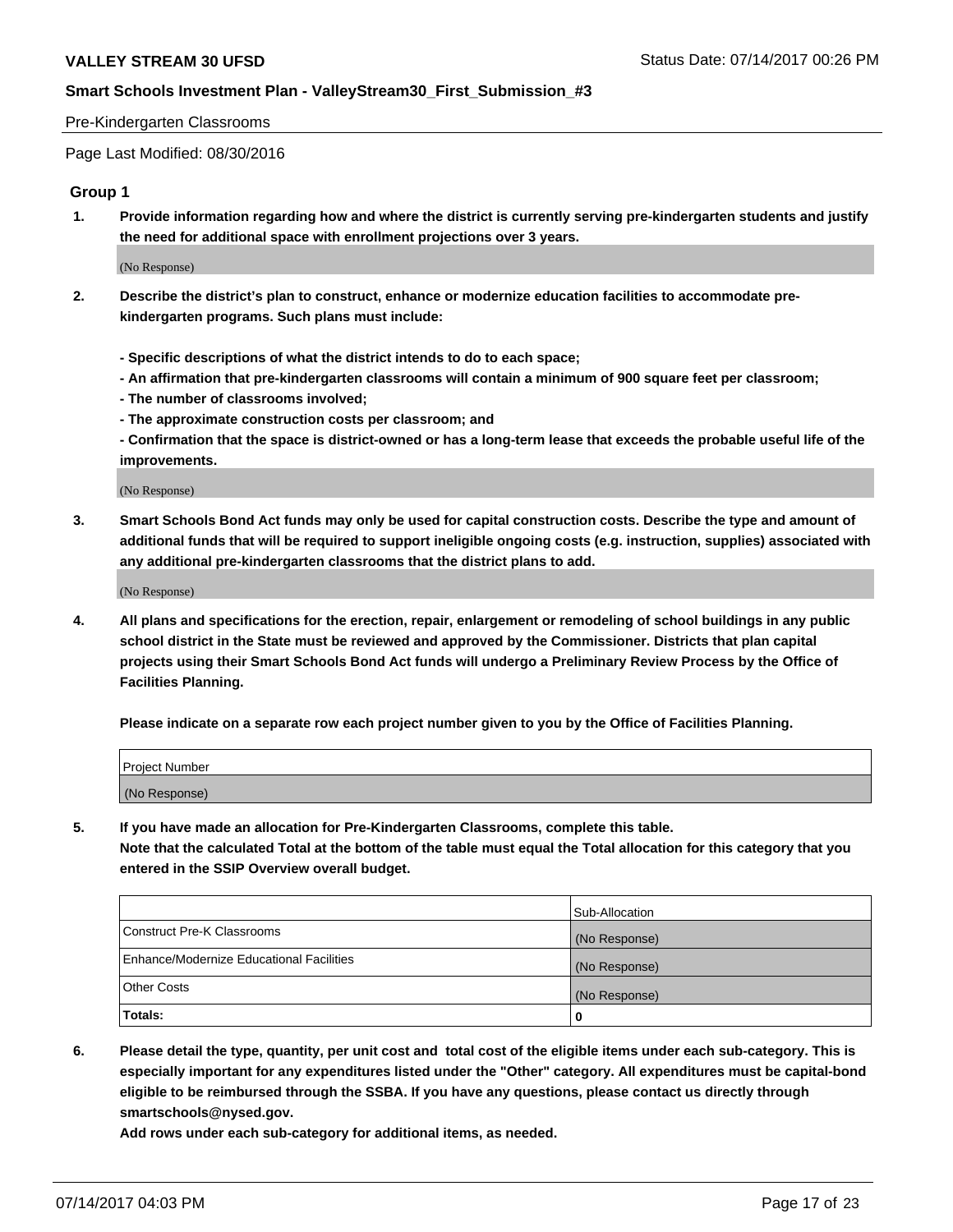# Pre-Kindergarten Classrooms

Page Last Modified: 08/30/2016

| Select the allowable expenditure | Item to be purchased | Quantity      | Cost per Item | <b>Total Cost</b> |
|----------------------------------|----------------------|---------------|---------------|-------------------|
| type.                            |                      |               |               |                   |
| Repeat to add another item under |                      |               |               |                   |
| each type.                       |                      |               |               |                   |
| (No Response)                    | (No Response)        | (No Response) | (No Response) | (No Response)     |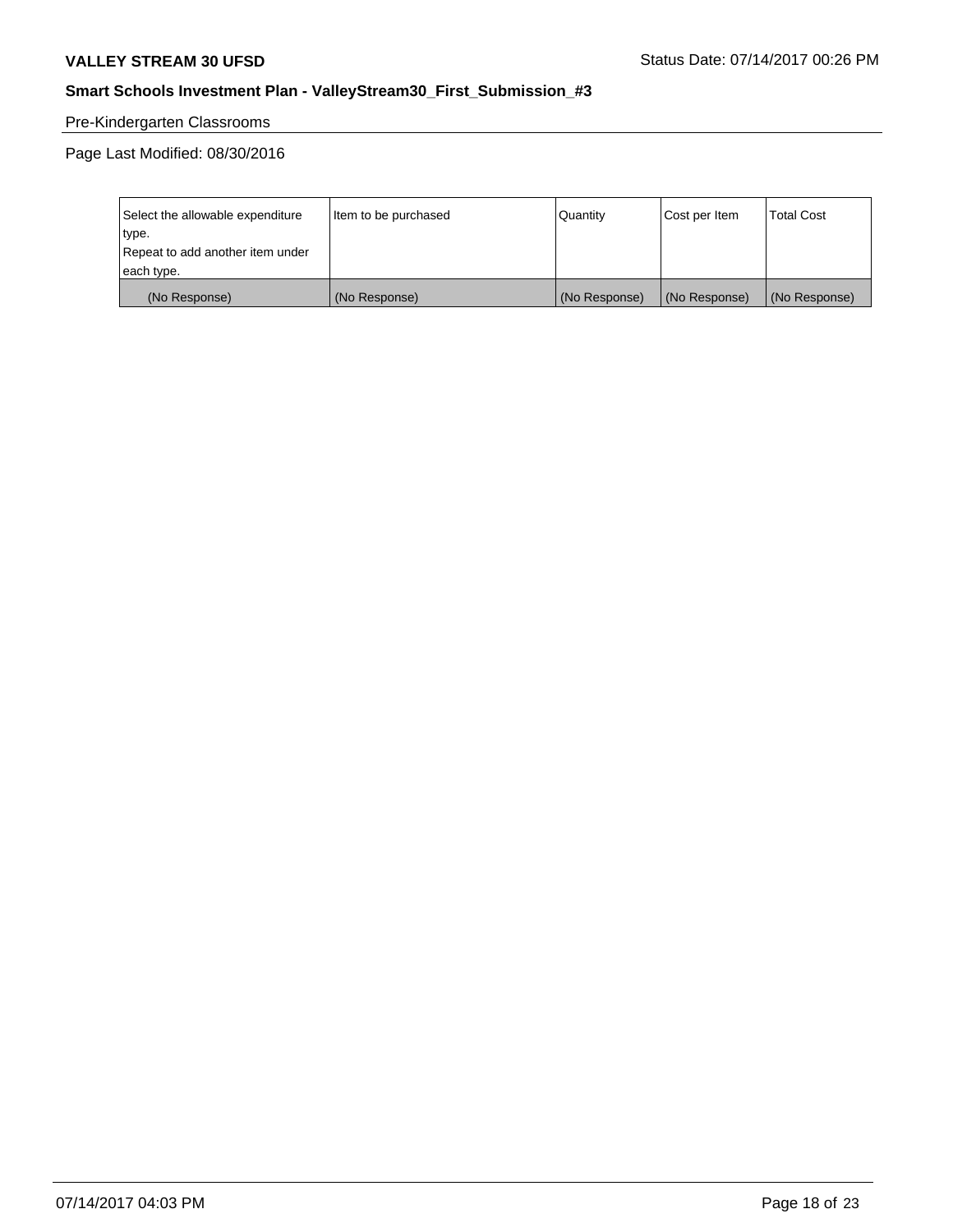Replace Transportable Classrooms

Page Last Modified: 08/30/2016

### **Group 1**

**1. Describe the district's plan to construct, enhance or modernize education facilities to provide high-quality instructional space by replacing transportable classrooms.**

(No Response)

**2. All plans and specifications for the erection, repair, enlargement or remodeling of school buildings in any public school district in the State must be reviewed and approved by the Commissioner. Districts that plan capital projects using their Smart Schools Bond Act funds will undergo a Preliminary Review Process by the Office of Facilities Planning.**

**Please indicate on a separate row each project number given to you by the Office of Facilities Planning.**

| Project Number |  |
|----------------|--|
| (No Response)  |  |

**3. For large projects that seek to blend Smart Schools Bond Act dollars with other funds, please note that Smart Schools Bond Act funds can be allocated on a pro rata basis depending on the number of new classrooms built that directly replace transportable classroom units.**

**If a district seeks to blend Smart Schools Bond Act dollars with other funds describe below what other funds are being used and what portion of the money will be Smart Schools Bond Act funds.**

(No Response)

**4. If you have made an allocation for Replace Transportable Classrooms, complete this table. Note that the calculated Total at the bottom of the table must equal the Total allocation for this category that you entered in the SSIP Overview overall budget.**

|                                                | Sub-Allocation |
|------------------------------------------------|----------------|
| Construct New Instructional Space              | (No Response)  |
| Enhance/Modernize Existing Instructional Space | (No Response)  |
| Other Costs                                    | (No Response)  |
| Totals:                                        | $\Omega$       |

**5. Please detail the type, quantity, per unit cost and total cost of the eligible items under each sub-category. This is especially important for any expenditures listed under the "Other" category. All expenditures must be capital-bond eligible to be reimbursed through the SSBA. If you have any questions, please contact us directly through smartschools@nysed.gov.**

| Select the allowable expenditure | Item to be purchased | Quantity      | Cost per Item | <b>Total Cost</b> |
|----------------------------------|----------------------|---------------|---------------|-------------------|
| 'type.                           |                      |               |               |                   |
| Repeat to add another item under |                      |               |               |                   |
| each type.                       |                      |               |               |                   |
| (No Response)                    | (No Response)        | (No Response) | (No Response) | (No Response)     |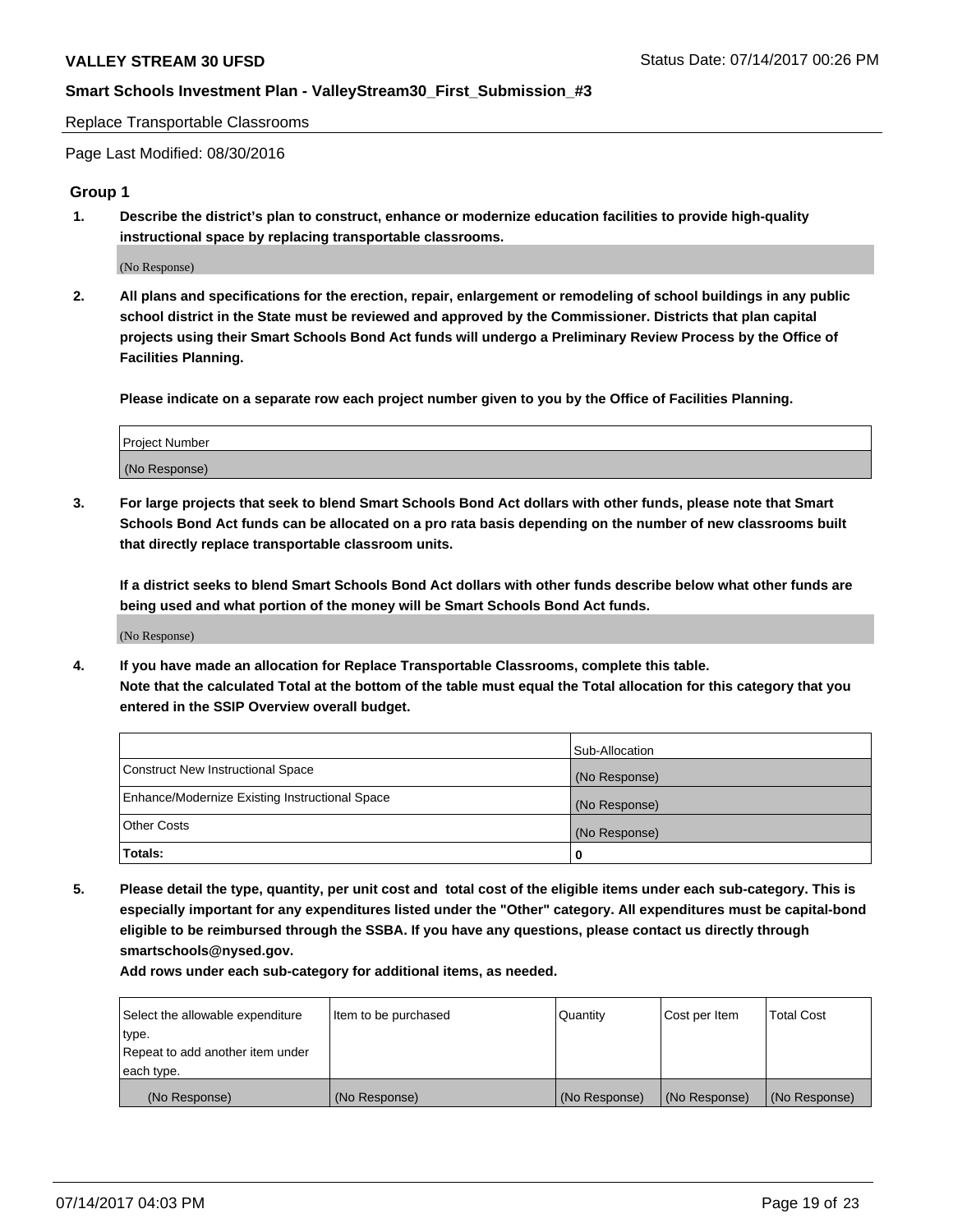#### High-Tech Security Features

Page Last Modified: 04/28/2017

### **Group 1**

**1. Describe how you intend to use Smart Schools Bond Act funds to install high-tech security features in school buildings and on school campuses.**

(No Response)

**2. All plans and specifications for the erection, repair, enlargement or remodeling of school buildings in any public school district in the State must be reviewed and approved by the Commissioner. Districts that plan capital projects using their Smart Schools Bond Act funds will undergo a Preliminary Review Process by the Office of Facilities Planning.** 

**Please indicate on a separate row each project number given to you by the Office of Facilities Planning.**

| Project Number |  |
|----------------|--|
|                |  |
| (No Response)  |  |

- **3. Was your project deemed eligible for streamlined Review?**
	- Yes  $\hfill \square$  No
- **4. Include the name and license number of the architect or engineer of record.**

| Name          | License Number |
|---------------|----------------|
| (No Response) | (No Response)  |

**5. If you have made an allocation for High-Tech Security Features, complete this table. Note that the calculated Total at the bottom of the table must equal the Total allocation for this category that you entered in the SSIP Overview overall budget.**

|                                                      | Sub-Allocation |
|------------------------------------------------------|----------------|
| Capital-Intensive Security Project (Standard Review) | (No Response)  |
| Electronic Security System                           | (No Response)  |
| <b>Entry Control System</b>                          | (No Response)  |
| Approved Door Hardening Project                      | (No Response)  |
| <b>Other Costs</b>                                   | (No Response)  |
| Totals:                                              | 0              |

**6. Please detail the type, quantity, per unit cost and total cost of the eligible items under each sub-category. This is especially important for any expenditures listed under the "Other" category. All expenditures must be capital-bond eligible to be reimbursed through the SSBA. If you have any questions, please contact us directly through smartschools@nysed.gov.**

| (No Response)                    | (No Response)        | (No Response) | (No Response) | (No Response)     |
|----------------------------------|----------------------|---------------|---------------|-------------------|
| each type.                       |                      |               |               |                   |
| Repeat to add another item under |                      |               |               |                   |
| type.                            |                      |               |               |                   |
| Select the allowable expenditure | Item to be purchased | Quantity      | Cost per Item | <b>Total Cost</b> |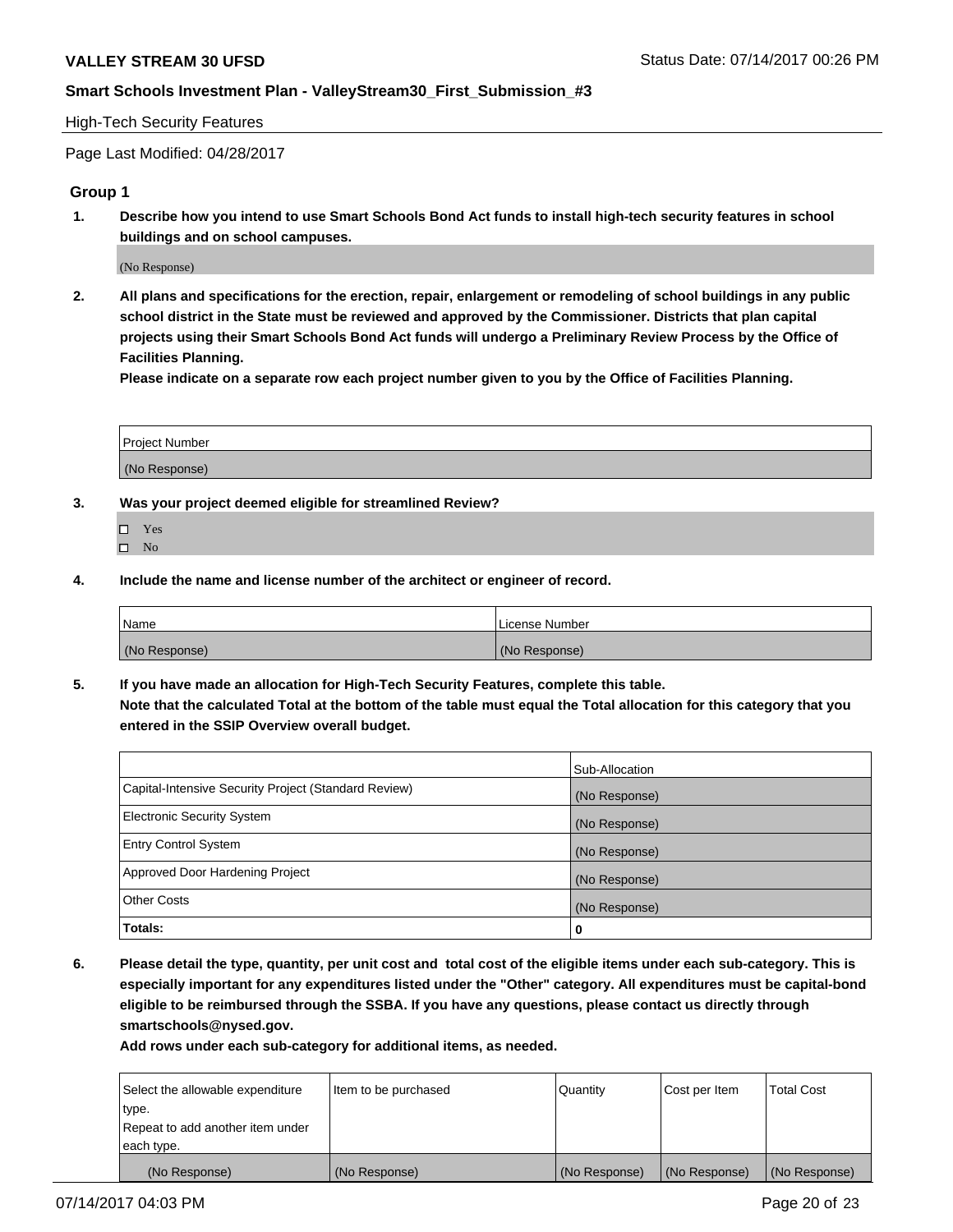High-Tech Security Features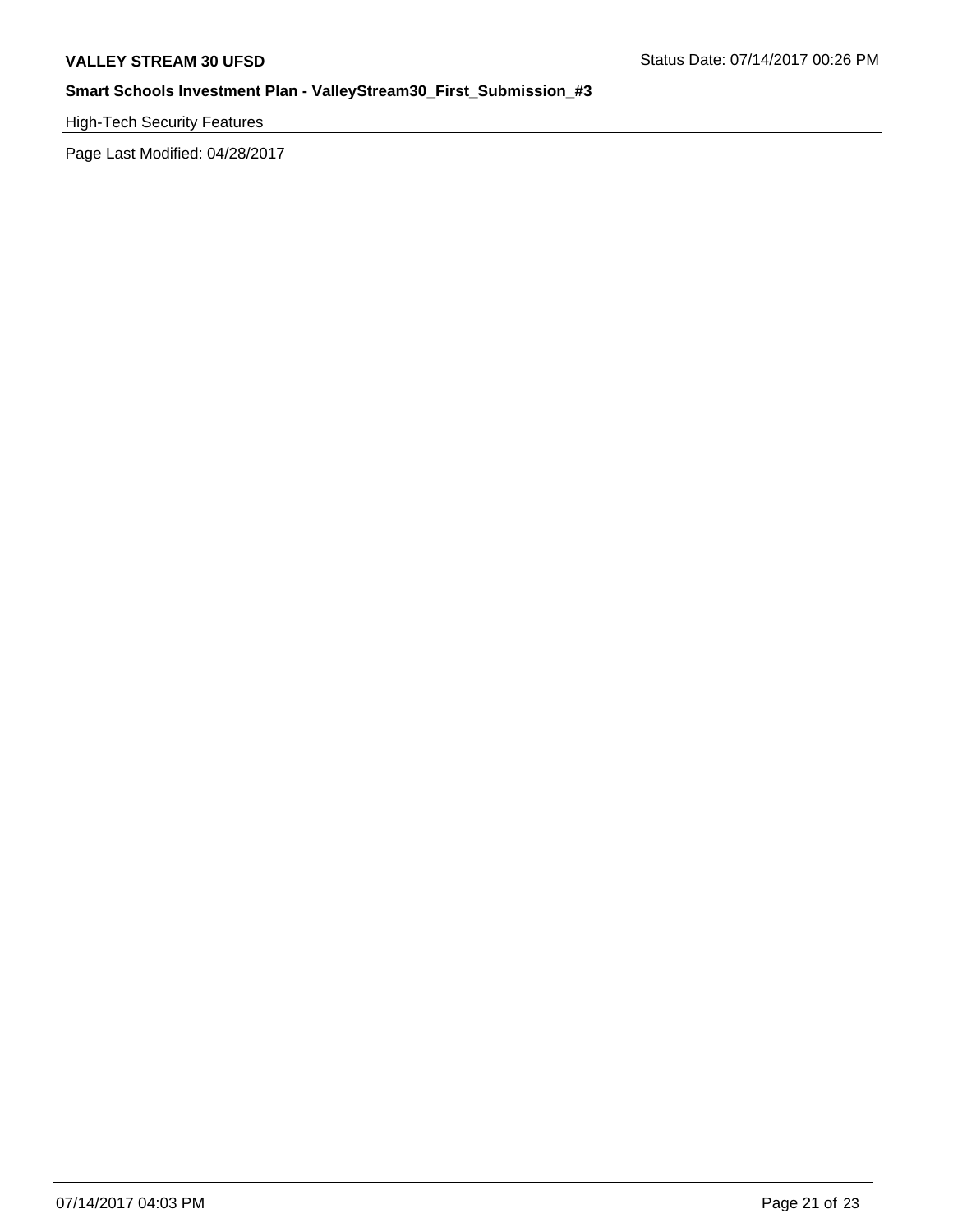Report